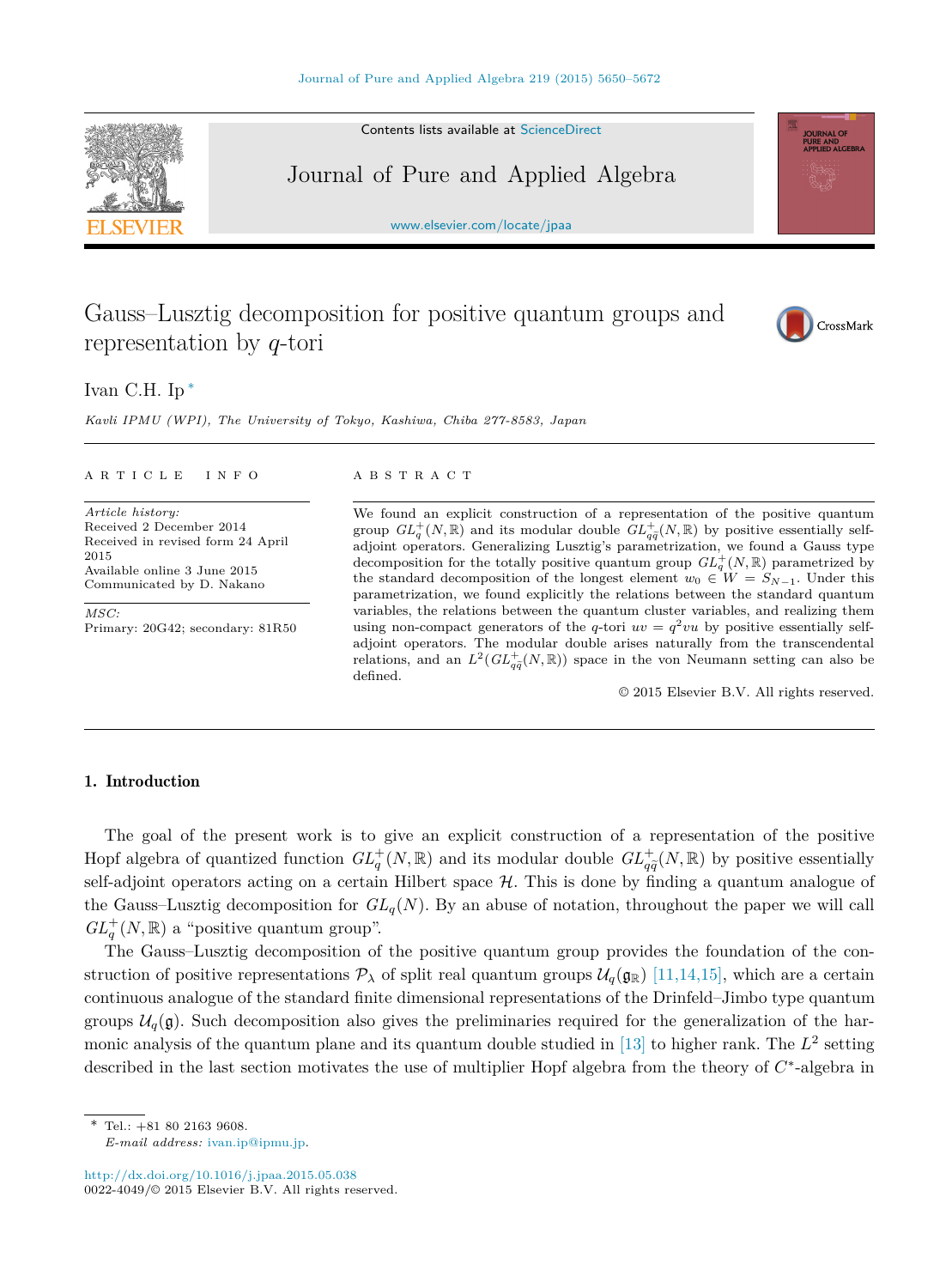the context of Drinfeld–Jimbo type quantum group [\[16,17\],](#page-22-0) which provides a new link between the quantized algebra of functions  $G_q(\mathbb{R})$  and its quantum enveloping algebra  $\mathcal{U}_q(\mathfrak{g}_{\mathbb{R}})$  in the functional analytic setting.

Moreover, the harmonic analysis in this sense for the positive quantum group  $SL_q^+(2,\mathbb{R})$  is closely related to quantum Liouville theory, a certain non-compact quantum integrable system [\[3,25\]](#page-21-0) of interest to mathematical physicists. Its generalization to higher rank will be a very interesting connection to the socalled quantum Toda field theory [\[8,31\].](#page-21-0) Such connection should be some sort of a continuous version of the Kazhdan–Lusztig equivalence of categories [\[18,19\],](#page-22-0) which is yet to be established mathematically. Finally the combinatorics of the quantum tori generators developed in this paper also provides new insights to the quantum mutations appearing in the theory of quantum cluster algebras as well as (higher) quantum Teichmüller theory [\[9,10\].](#page-21-0)

# *1.1. Lusztig's total positivity*

Let *G* be a semi-simple group of simply-laced type, *T* its R-split maximal torus of rank *r*, and  $U^{\pm}$  its maximal unipotent subgroup with dim  $U^+ = m$ . The Gauss decomposition of the max cell of *G* is given by

$$
G = U^- T U^+.
$$
\n
$$
(1.1)
$$

In type  $A_r$  ( $N = r + 1$ ), this amounts to the decomposition into lower triangular, diagonal and upper triangular matrices.

On the other hand, given a *totally positive* matrix  $G_{>0}$ , where all entries of the matrix and its minors (i.e. determinants of submatrices) are strictly positive, it can be decomposed as

$$
G_{>0} = U_{>0}^- T_{>0} U_{>0}^+, \tag{1.2}
$$

where all the entries and the minors of  $U^{\pm}$  and *T* are strictly positive if they are not identically zero. Lusztig in [\[21\]](#page-22-0) discovered a remarkable parametrization of  $G_{>0}$  using a decomposition of the maximal Weyl group element  $w_0 \in W$ . Let  $w_0 = s_{i_1} \ldots s_{i_m}$  be a reduced expression for  $w_0$ , then there is an isomorphism between  $\mathbb{R}^m_{>0} \longrightarrow U^+_{>0}$  given by

$$
(a_1, a_2, \dots, a_m) \mapsto x_{i_1}(a_1)x_{i_2}(a_2)\dots x_{i_m}(a_m), \tag{1.3}
$$

where  $x_{i_k}(a_k) = I_N + a_k E_{i_k, i_k+1}$  and  $E_{i,j}$  is the matrix with 1 at the entry  $(i, j)$  and 0 otherwise. A similar result also holds for  $U_{>0}^-$ . With this isomorphism Lusztig went on to generalize the notion of total positivity to Lie groups of arbitrary type.

Furthermore, in [\[1\],](#page-21-0) Berenstein et al. studied this decomposition for type *Ar*, in the context now known as *cluster algebra*. They showed various relations and parametrizations using the cluster variables, in this case corresponding to the different minors. Corresponding to the standard decomposition of  $w_0$  is the parametrization using *initial minors*, which are the determinants of those square sub-matrices that start from either the top row or the leftmost column.

Using this parametrization, we found in  $[11]$  a family of positive principal series representations of the modular double  $\mathcal{U}_{q\bar{q}}(\mathfrak{sl}(N,\mathbb{R}))$ , where the notion of the modular double was first introduced by Faddeev [\[6,7\]](#page-21-0) for  $N = 2$ . These positive representations generalize the self-dual representations of  $\mathcal{U}_{q\tilde{q}}(\mathfrak{sl}(2,\mathbb{R}))$  studied for example in [\[3,13,25\],](#page-21-0) and later further generalized to all other simply-laced and non-simply-laced types in [\[14,15\].](#page-21-0)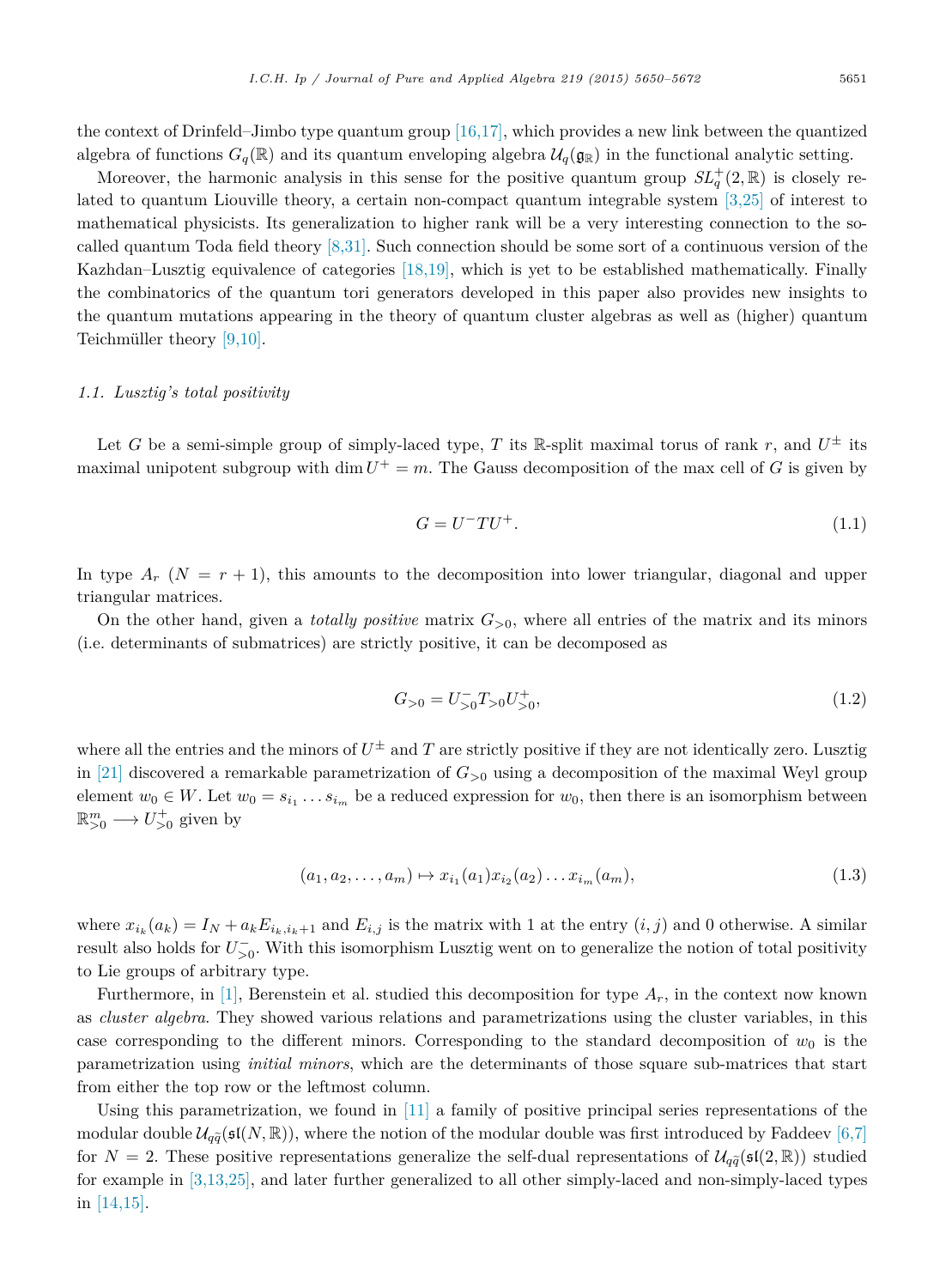# <span id="page-2-0"></span>*1.2. Gauss decomposition*

On the other hand, in order to study the positive quantum group  $GL_q^+(2,\mathbb{R})$  in the  $C^*$ -algebraic and von Neumann setting, in [\[13,26\]](#page-21-0) a quantum version of the Gauss decomposition for  $GL_q(2)$  is studied, where roughly speaking any matrices are decomposed into product of the form

$$
\begin{pmatrix} z_{11} & z_{12} \\ z_{21} & z_{22} \end{pmatrix} = \begin{pmatrix} u_1 & 0 \\ v_1 & 1 \end{pmatrix} \begin{pmatrix} 1 & u_2 \\ 0 & v_2 \end{pmatrix},
$$
\n(1.4)

where  $\{u_i, v_i\}$  with  $u_i v_i = q^2 v_i u_i$  are mutually commuting Weyl pair that generates the algebra  $\mathbb{C}[\mathbb{T}_q]$  of *q*-tori.

Things become more interesting in the split real case, where we specialize the quantum parameter to  $|q| = 1$ , with  $b^2 \in \mathbb{R} \setminus \mathbb{Q}$ ,  $0 < b < 1$  and define

$$
q := e^{\pi i b^2}, \qquad \tilde{q} := e^{\pi i b^{-2}}.
$$
\n
$$
(1.5)
$$

Then there exists a canonical representation of the Weyl pair as positive essentially self-adjoint operators acting on  $L^2(\mathbb{R})$ 

$$
u = e^{2\pi bx}, \qquad v = e^{2\pi bp}, \tag{1.6}
$$

and the above decomposition gives a realization of the positive quantum group  $GL_q^+(2,\mathbb{R})$  where all entries and the quantum determinant are represented by positive essentially self-adjoint operators acting on  $L^2(\mathbb{R}^2)$ . Moreover, by replacing  $b \longrightarrow b^{-1}$  we obtain the representations for the modular double  $GL_{q\tilde{q}}^+(2,\mathbb{R})$ .

It is further shown in [\[13\]](#page-21-0) that the Gauss decomposition of  $GL_q^+(2,\mathbb{R})$  above is equivalent to the Drinfeld– Woronowicz's *quantum double construction* [\[24\]](#page-22-0) over the quantum *ax* + *b* group, and its harmonic analysis is studied in detail. A new Haar functional is discovered, and an  $L^2$ -space of "functions" over  $GL_{\tilde{a}}^+(2,\mathbb{R})$ is defined using this Haar functional. With these set up, we proved that  $L^2(GL_{q\tilde{q}}^+(2,\mathbb{R}))$  decomposes into<br>direct integral of the positive principal exite proposalities  $\mathcal{R}$ . direct integral of the positive principal series representations  $\mathcal{P}_{\lambda,s}$ :

$$
L^2(GL_{q\widetilde{q}}^+(2,\mathbb{R})) \simeq \int\limits_{\mathbb{R}}^{\oplus} \int\limits_{\mathbb{R}_+}^{\oplus} \mathcal{P}_{\lambda,s} \otimes \mathcal{P}_{\lambda,-s} d\mu(\lambda) d\lambda ds \tag{1.7}
$$

as the left and right regular representations of the modular double  $U_{q\tilde{q}}(\mathfrak{gl}(2,\mathbb{R}))$ , where the measure  $d\mu(\lambda)$ is given by the *quantum dilogarithm* function. This is a close quantum analogue of the Peter–Weyl theorem in the case of *compact* Lie group, which comes as a surprise since the result does not involve any kind of discrete series representation as in the classical *SL*(2*,* R) case.

# *1.3. Gauss–Lusztig decomposition*

Combining the approaches above, our aim in this paper is to find the Gauss decomposition of the positive quantum group of higher rank,  $GL_q^+(N,\mathbb{R})$ , in terms of Lusztig's unipotent parameters  $a_i$  defined above. These parameters are no longer commuting positive real numbers, and the goal of this paper is to discover their quantum relations with each other, such that the decomposition recovers the quantum group  $GL_q(N)$ , and furthermore in the split real case the generators are represented by positive essentially self-adjoint operators.

Let us call two variables *quasi-commuting* if they commute up to a power of  $q^2$ . In this paper we prove the following theorem: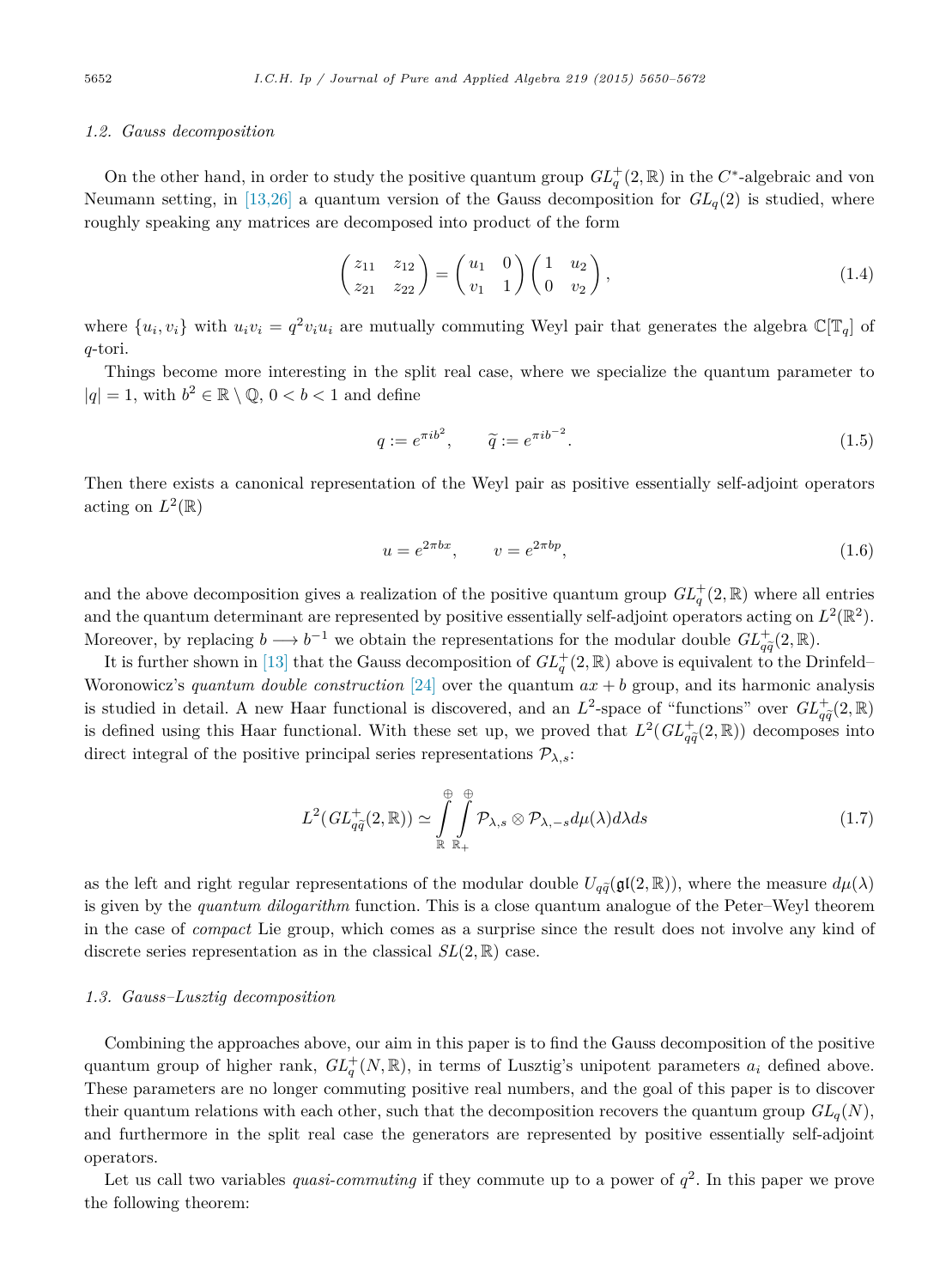**Theorem 1.1** *(Gauss–Lusztig decomposition). The generators of the positive quantum group*  $GL_q^+(N, \mathbb{R})$  *can be represented by N*<sup>2</sup> *operators*

$$
\{b_{m,n},U_k,a_{m,n}\}
$$

with  $1 \leq n \leq m \leq N-1, 1 \leq k \leq N$ , where each variable is positive self-adjoint operator that commutes or *q*<sup>2</sup>*-commutes with each other, so that*

- (1) The variables  $\{U_k, a_{m,n}\}$  generate the upper triangular quantum Borel subgroup  $T_{>0}U_{>0}^+$ ,
- *(2)* The variables  $\{b_{m,n}, U_k\}$  generate the lower triangular quantum Borel subgroup  $U_{>0}^-T_{>0}$ ,
- (3) The variables  $a_{m,n}$  *commute with*  $b_{m,n}$ *.*

*Furthermore, the Gauss–Lusztig decomposition for the other parts of the modular double*  $GL_{\tilde{q}}(N, \mathbb{R})$  *can be obtained by replacing all variables*  ${b_{m,n}, U_k, a_{m,n}}$  *by their tilde version* 

$$
x \mapsto \widetilde{x} := x^{\frac{1}{b^2}}.\tag{1.8}
$$

As a corollary, we obtain the following results of  $GL_q^+(N, \mathbb{R})$  after specialization to the split real case:

# Theorem 1.2.

(1) There is an embedding of  $GL_q^+(N,\mathbb{R})$  into the algebra of  $\lfloor \frac{N^2}{2} \rfloor$  q-tori generated by  $\{u_i, v_i\}$  satisfying  $u_i v_i = q^2 v_i u_i$ , which are realized by

$$
u_i = e^{2\pi bx_i}, \qquad v_i = e^{2\pi bp_i}.
$$
\n(1.9)

(2) The quantum cluster variables  $x_{ij}$ , defined by the quantized initial minors, can be represented as products *of* the variables  $\{b_{m,n}, U_k, a_{m,n}\}$ *, and hence they quasi-commute with each other.* 

From the main theorem, we can extend the positive quantum group  $GL_{\tilde{a}}^+(N,\mathbb{R})$  into the  $C^*$ -algebraic From the main theorem, we can extend the positive quantum group  $\sigma_{q\tilde{q}}(N, \mathbb{R})$  mod the  $C$ -algebraic setting by giving an operator norm to each element which is represented by integrals of continuous complex powers of the generators, completely analogous to the  $N = 2$  case. We can also give an  $L^2$  completion and define the Hilbert space  $L^2(GL^+_{q\bar{q}}(N,\mathbb{R}))$ . Then it is natural to conjecture its decomposition under the regular representation of the modular double  $U_{q\tilde{q}}(\mathfrak{sl}(N,\mathbb{R}))$  into the direct integral of positive principal series representations constructed in [\[11\],](#page-21-0) in analogy to the decompositions of  $L^2(GL_{q\tilde{q}}^+(2,\mathbb{R}))$  given in [\(1.7\).](#page-2-0)

# *1.4. Remarks*

The Gauss decomposition for a general quantum group is definitely not new [\[5,30\].](#page-21-0) However the usual notion in the context of  $GL_q(N)$  is just decomposing the quantum group into a product of lower and upper triangular matrices, and the quantum Plücker relations between the coordinates are studied. Though this approach is a natural consideration, the relations involved are quite ad hoc, and furthermore it has no way to be generalized to the positive setting, its representation being rather unclear. Therefore we name our decomposition the *Gauss–Lusztig decomposition* to distinguish it from the standard approach, where we decompose our quantum group into products of elementary matrices bearing a quantum variable, so that the positivity and their representations are manifest.

Finally we also remark that in  $(2,10)$ , the notion of quantum cluster algebra is studied, where quasicommuting cluster variables are considered, and the *q*-commuting relations are compatible with the algebraic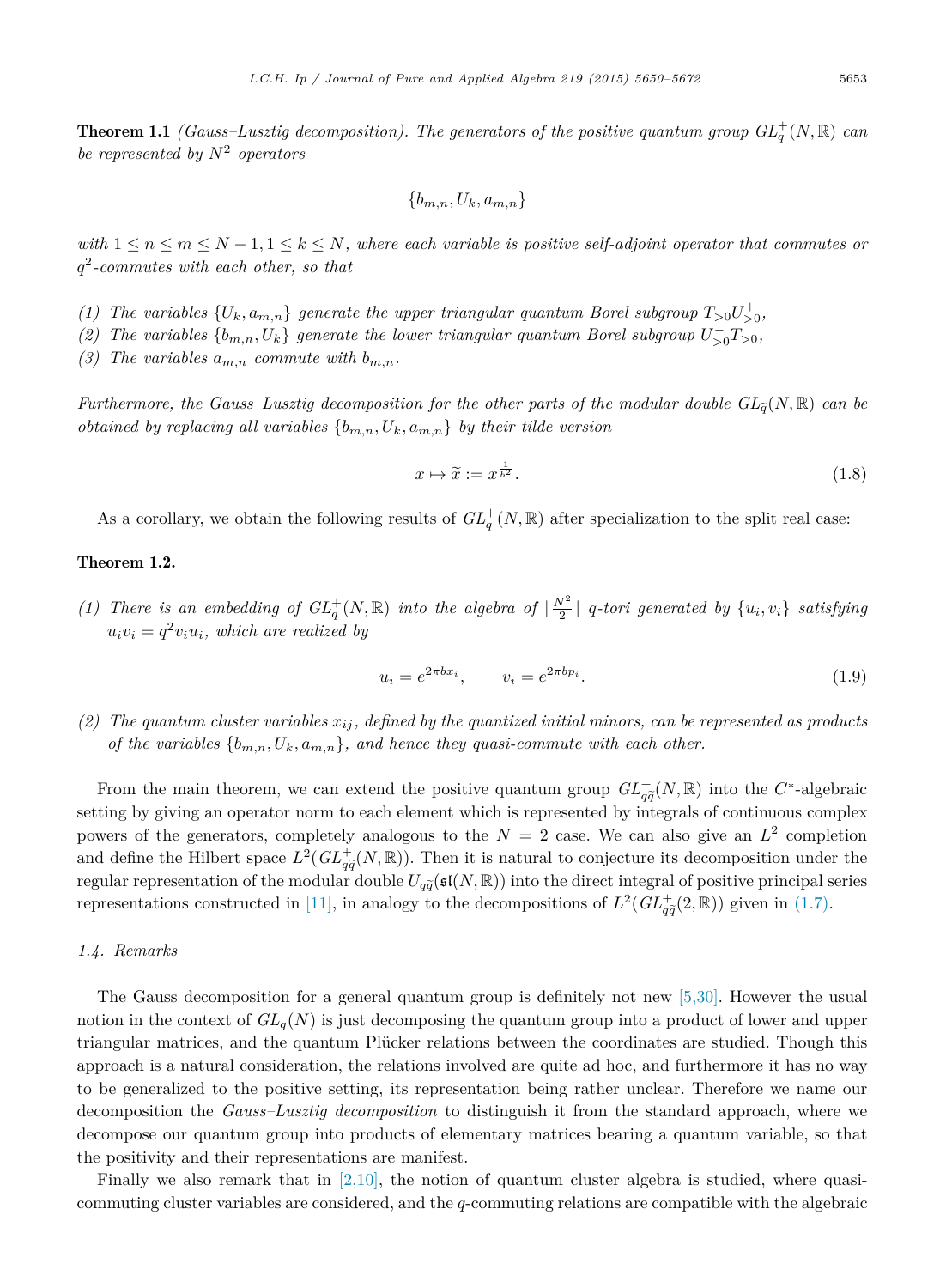<span id="page-4-0"></span>framework. However its relation to the parametrization of  $GL_q(N)$  is not very explicit, and its representation by the canonical *q*-tori  $\{e^{2\pi bx}, e^{2\pi bp}\}\$  is not shown. In this paper, starting from the very definition of a quantum group, we found using new combinatorics method that these cluster variables, quasi-commuting in some complicated powers of  $q^2$ , are actually decomposed into simpler variables  $\{b_{m,n}, U_k, a_{m,n}\}\$  that commute only up to a factor of  $q^2$ , and explicit formula is given for the case  $GL_q(N)$ . The *q*-commutations we found explicitly are closely related to the Poisson structure of the cluster  $\mathcal{X}\text{-variety}$  considered in [\[9\].](#page-21-0) We note that in this paper we only use a single choice of cluster variables given by the initial minors. A more thorough understanding of the theory of quantum cluster algebra in the context of quantum groups should be possible by also considering explicitly the quantum mutations to other clusters, corresponding to different parametrization of the maximal element  $w_0$  explained in [Theorem 5.8](#page-14-0) (see also [Remark 5.9\)](#page-14-0).

The paper is organized as follows. In Section 2 we describe in detail the Gauss decomposition for  $GL_q(2)$ studied in [\[13\].](#page-21-0) In Section [3](#page-6-0) we describe the Lusztig parametrization of the totally positive matrix in  $GL^{+}(N,\mathbb{R})$ , and the description of the cluster variables defined in [\[1\].](#page-21-0) Then we introduce the definition of  $GL_q(N)$  in Section [4,](#page-7-0) and using certain combinatorics methods, we find in Section [5](#page-9-0) the quantum relations between the variables of the Gauss–Lusztig decomposition. In Section [6](#page-15-0) we construct the representation of these quantum variables using  $N^2-2$  quantum tori, and also present an example demonstrating the minimal representation using only  $\lfloor \frac{N^2}{2} \rfloor$  tori. Finally using the quantum tori realization, in Section [7](#page-17-0) we define the positive quantum group  $GL_q^+(N,\mathbb{R})$ , and describe its relation to the modular double, and in Section [8](#page-19-0) a possible construction of an  $\hat{L}^2(GL_{q\tilde{q}}^+(N,\mathbb{R}))$  space.

# 2. Gauss decomposition for  $GL_q(2)$

The quantum group *GLq*(2) is one of the simplest matrix quantum group. Its representation theory and general properties as a Hopf algebra can be found for example in [\[4,22,29\].](#page-21-0) In this paper we will use a rescaled version of  $GL_q(2)$ . This version is considered e.g. in [\[12,13\],](#page-21-0) and has the advantage of acting naturally on the standard  $L^2(\mathbb{R})$  space, due to the rescaled quantum determinant (2.6) which resembles the classical formula without any *q* factors. This also simplifies some computations involved in later sections.

**Definition 2.1.** We define  $M_q(2)$  to be the bi-algebra over  $\mathbb{C}[q, q^{-1}]$  generated by  $z_{11}, z_{12}, z_{21}$  and  $z_{22}$  subjected to the following commutation relations:

$$
z_{11}z_{12} = z_{12}z_{11}, \t\t(2.1)
$$

$$
z_{21}z_{22} = z_{22}z_{21}, \t\t(2.2)
$$

$$
z_{11}z_{21} = q^2 z_{21}z_{11}, \t\t(2.3)
$$

$$
z_{12}z_{22} = q^2 z_{22}z_{12}, \t\t(2.4)
$$

$$
z_{12}z_{21} = q^2 z_{21} z_{12}, \t\t(2.5)
$$

$$
det_q := z_{11}z_{22} - z_{12}z_{21} = z_{22}z_{11} - z_{21}z_{12}, \qquad (2.6)
$$

with co-product  $\Delta$  given by

$$
\Delta(z_{ij}) = \sum_{k=1,2} z_{ik} \otimes z_{kj},\tag{2.7}
$$

and co-unit  $\epsilon$  given by

$$
\epsilon(z_{ij}) = \delta_{ij}.\tag{2.8}
$$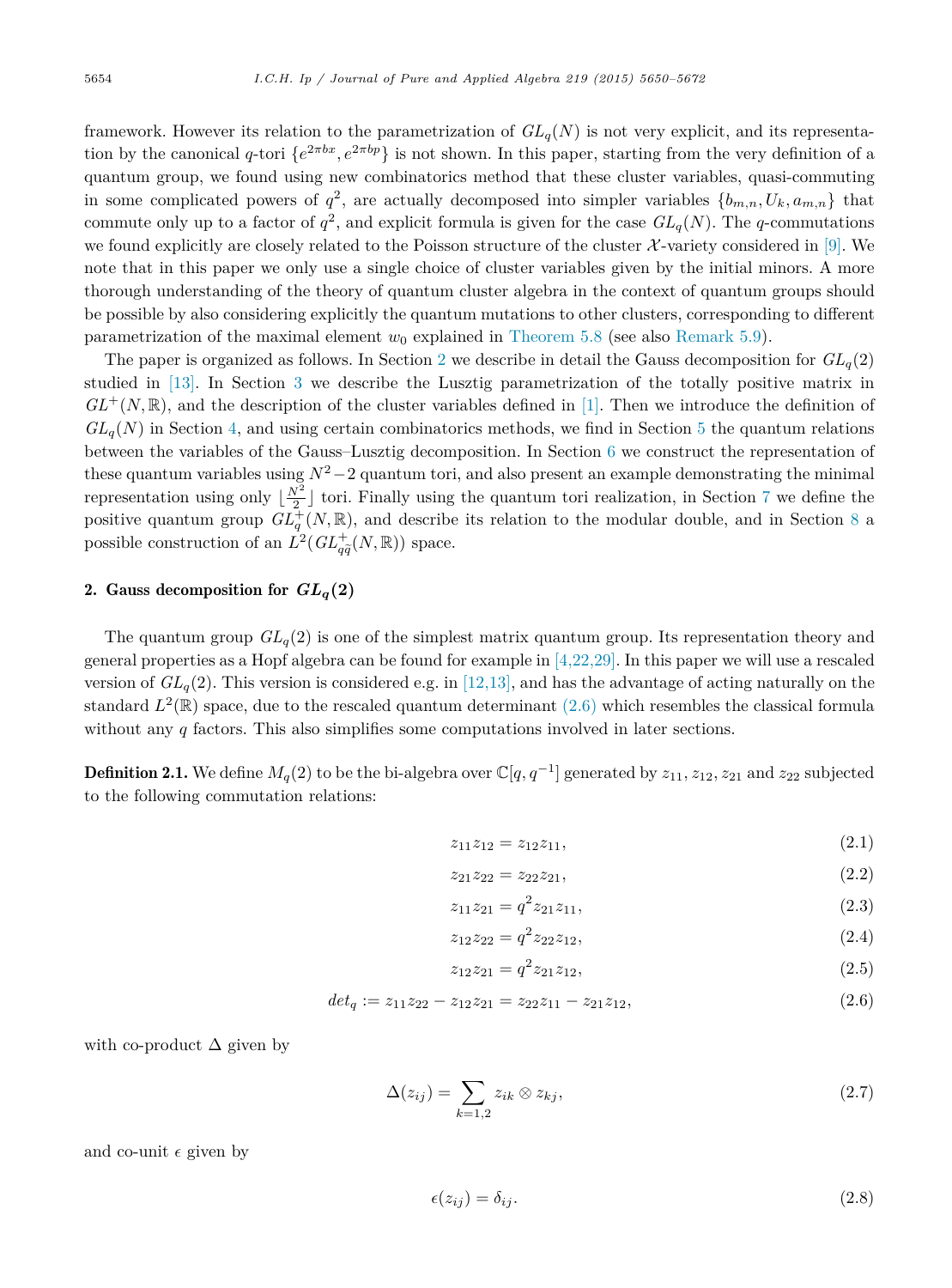<span id="page-5-0"></span>Definition 2.2. We define the Hopf algebra

$$
GL_q(2) := M_q(2)[\det_q^{-1}]
$$
\n(2.9)

by adjoining the inverse element  $det<sub>q</sub><sup>-1</sup>$ .

**Remark 2.3.** The antipode  $\gamma$  of the Hopf algebra  $GL_q(2)$  is defined through the inverse element  $det_q^{-1}$ . However we will not use the antipode in this paper.

Remark 2.4. It is often convenient to write the generators as a matrix

$$
Z:=\begin{pmatrix}z_{11}&z_{12}\\z_{21}&z_{22}\end{pmatrix},\,
$$

then the co-product can be rewritten as standard matrix multiplication:

$$
\Delta \begin{pmatrix} z_{11} & z_{12} \\ z_{21} & z_{22} \end{pmatrix} = \begin{pmatrix} z_{11} & z_{12} \\ z_{21} & z_{22} \end{pmatrix} \otimes \begin{pmatrix} z_{11} & z_{12} \\ z_{21} & z_{22} \end{pmatrix}.
$$
 (2.10)

In the papers [\[13,26\],](#page-21-0) the Gauss decomposition of  $GL_q(2)$  is studied. The generators  $z_{ij}$  can be decomposed uniquely into

$$
Z = \begin{pmatrix} z_{11} & z_{12} \\ z_{21} & z_{22} \end{pmatrix} = \begin{pmatrix} u_1 & 0 \\ v_1 & 1 \end{pmatrix} \begin{pmatrix} 1 & u_2 \\ 0 & v_2 \end{pmatrix},
$$
(2.11)

where the Weyl pairs  $\{u_i, v_i\}_{i=1,2}$  are non-commutative variables satisfying

$$
u_i v_i = q^2 v_i u_i,\tag{2.12}
$$

$$
[u_i, v_j] = [u_i, u_j] = [v_i, v_j] = 0 \quad \text{for } i \neq j.
$$
\n(2.13)

**Definition 2.5.** We define  $\mathbb{C}[\mathbb{T}_q]$  to be the algebra of quantum torus:

$$
\mathbb{C}[\mathbb{T}_q] := \mathbb{C}[q, q^{-1}]\langle u, v, u^{-1}, v^{-1}\rangle / (uv = q^2 vu)
$$
\n(2.14)

consisting of Laurent polynomials in the variables *u* and *v*.

Then in particular, we have an embedding of the algebra  $GL_q(2)$  into the algebra of quantum tori:

$$
GL_q(2) \longrightarrow \mathbb{C}[\mathbb{T}_q]^{\otimes 2},\tag{2.15}
$$

where the elements of  $GL_q(2)$  can be expressed as Laurent polynomials.

In order to generalize this construction to the higher rank, it turns out that it is better to rewrite the decomposition (2.11) in the form:

$$
Z = \begin{pmatrix} 1 & 0 \\ v_1 & 1 \end{pmatrix} \begin{pmatrix} u_1 & 0 \\ 0 & 1 \end{pmatrix} \begin{pmatrix} 1 & 0 \\ 0 & v_2 \end{pmatrix} \begin{pmatrix} 1 & u_2 \\ 0 & 1 \end{pmatrix}
$$

$$
= \begin{pmatrix} u_1 & 0 \\ v_1u_1 & 1 \end{pmatrix} \begin{pmatrix} 1 & u_2 \\ 0 & v_2 \end{pmatrix}
$$
(2.16)

where the entries of each of the two matrices still satisfy the quantum relations  $(2.1)-(2.6)$  of  $M_q(2)$ . Finally we note that the quantum determinant *det<sup>q</sup>* quasi-commutes with all other variables. It is this property that motivates us to study the Gauss decomposition for  $GL_q(N)$  not using the standard coordinates, but using the "cluster variables" which we will introduce in the next section.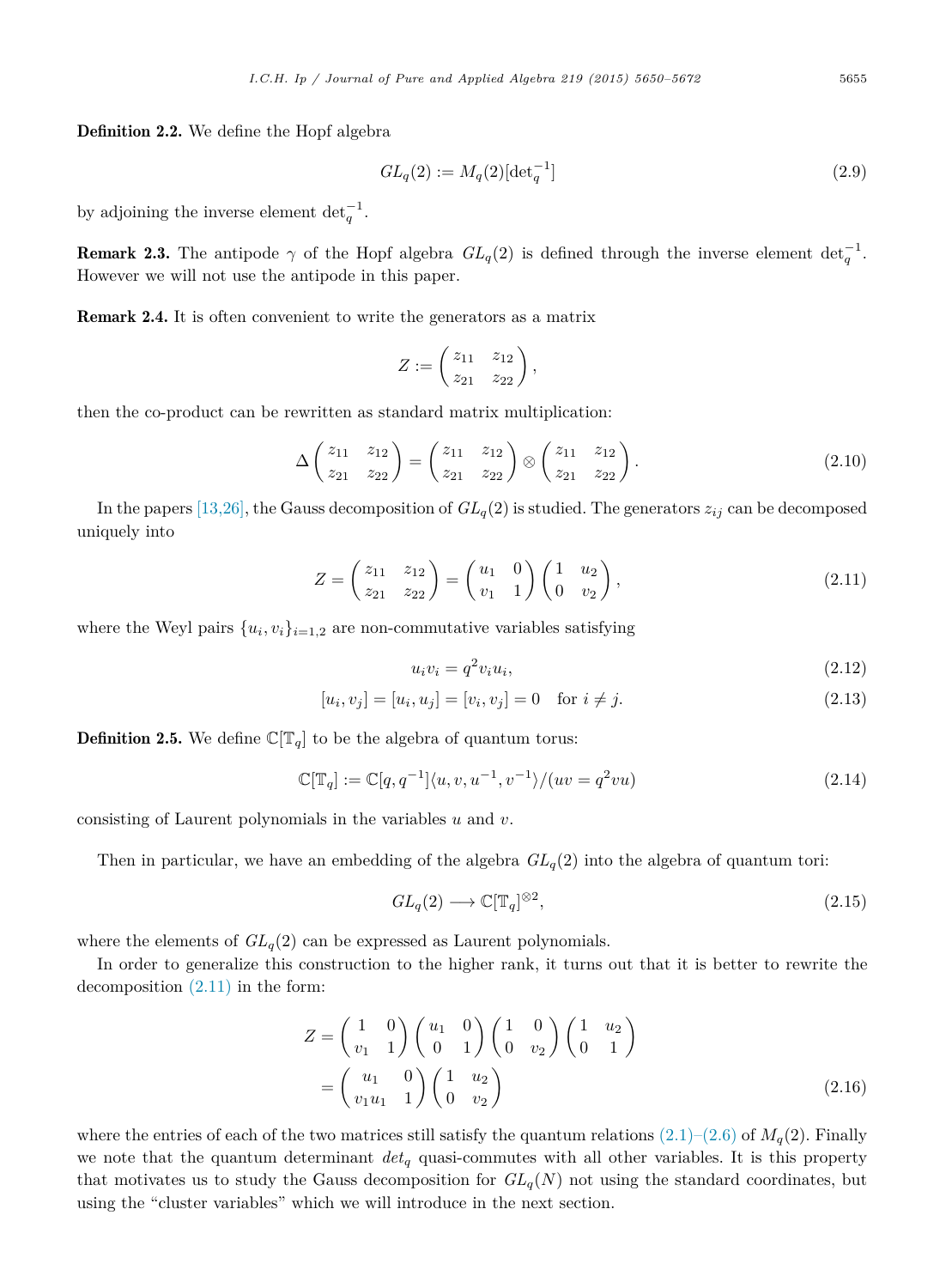# <span id="page-6-0"></span>3. Parametrization of  $GL^+(N,\mathbb{R})$

In classical group theory, the totally positive part  $GL^+(N, \mathbb{R})$  is the semi-subgroup of  $GL(N, \mathbb{R})$  so that all the entries are positive, and all the minors, including the determinant, are also positive. There are in general two equivalent ways to realize the totally positive semi-group. In  $[21]$ , a parametrization using the Gauss decomposition is found:

$$
G = U_{>0}^- T_{>0} U_{>0}^+, \tag{3.1}
$$

where  $T_{>0}$  is the diagonal matrix with positive entries  $u_i$ , the positive unipotent semi-subgroup  $U_{>0}^+$  (and similarly for  $U_{>0}^{-}$ ) is decomposed as

$$
U_{>0}^{+} = \prod_{k=1}^{m} e^{a_k E_{i_k}} = \prod_{k=1}^{m} (I_N + a_k E_{i_k, i_k+1}),
$$
\n(3.2)

where  $E_{i,i+1}$  is the matrix with 1 at the position  $(i, i + 1)$  and 0 otherwise, and the  $i_k$ 's correspond to the decomposition of the longest element  $w_0$  of the Weyl group  $W = S_{N-1}$ :

$$
w_0 = s_{i_1} s_{i_2} \dots s_{i_m}.\tag{3.3}
$$

Using the standard decomposition for  $w_0$ :

$$
w_0 = s_{N-1}s_{N-2}\dots s_2s_1s_{N-1}s_{N-2}\dots s_2s_{N-1}s_{N-2}\dots s_3\dots s_{N-1},\tag{3.4}
$$

where  $s_k = (k, k + 1)$  are the 2-transpositions,  $U_{>0}^+$  can be expressed in the form:

$$
\begin{pmatrix} 1 & a_{1,1} & 0 & 0 & 0 \ 0 & 1 & a_{2,1} & 0 & 0 \ 0 & 0 & 1 & \cdots & 0 \ 0 & 0 & 0 & \cdots & a_{N-1,1} \ 0 & 0 & 0 & 0 & 1 \end{pmatrix} \begin{pmatrix} 1 & 0 & 0 & 0 & 0 \ 0 & 1 & a_{2,2} & 0 & 0 \ 0 & 0 & 1 & \cdots & 0 \ 0 & 0 & 0 & \cdots & a_{N-1,2} \ 0 & 0 & 0 & 0 & 1 \end{pmatrix} \cdots \begin{pmatrix} 1 & 0 & 0 & 0 & 0 \ 0 & 1 & 0 & 0 & 0 \ 0 & 0 & 1 & \cdots & 0 \ 0 & 0 & 0 & 0 & 1 \end{pmatrix}.
$$
\n
$$
(3.5)
$$

The labeling is defined as follows: *am,n* is the entry at the *m*-th row and appears the *n*-th time from the left. Similarly,  $U_{>0}^-$  is given by the transpose of  $U_{>0}^+$ , i.e.

$$
\begin{pmatrix}\n1 & 0 & 0 & 0 & 0 \\
0 & 1 & 0 & 0 & 0 \\
0 & 0 & 1 & 0 & 0 \\
0 & 0 & \ddots & \ddots & 0 \\
0 & 0 & 0 & b_{N-1,1} & 1\n\end{pmatrix}\n\ldots\n\begin{pmatrix}\n1 & 0 & 0 & 0 & 0 \\
0 & 1 & 0 & 0 & 0 \\
0 & b_{2,1} & 1 & 0 & 0 \\
0 & 0 & \ddots & \ddots & 0 \\
0 & 0 & 0 & b_{N-1,N-2} & 1\n\end{pmatrix}\n\begin{pmatrix}\n1 & 0 & 0 & 0 & 0 \\
b_{1,1} & 1 & 0 & 0 & 0 \\
0 & b_{2,2} & 1 & 0 & 0 \\
0 & 0 & \ddots & \ddots & 0 \\
0 & 0 & 0 & b_{N-1,N-1} & 1\n\end{pmatrix}.
$$
\n(3.6)

Under this parametrization, Berenstein et al. [\[1\]](#page-21-0) studied the parametrization by the so-called *cluster variables*, in this case corresponds to the *initial minors* of the matrix. These are the determinants of the square submatrices which start from either the top row or the leftmost column. More precisely, a matrix  $g \in GL(N, \mathbb{R})$  is totally positive if and only if all its initial minors (including the determinant of the matrix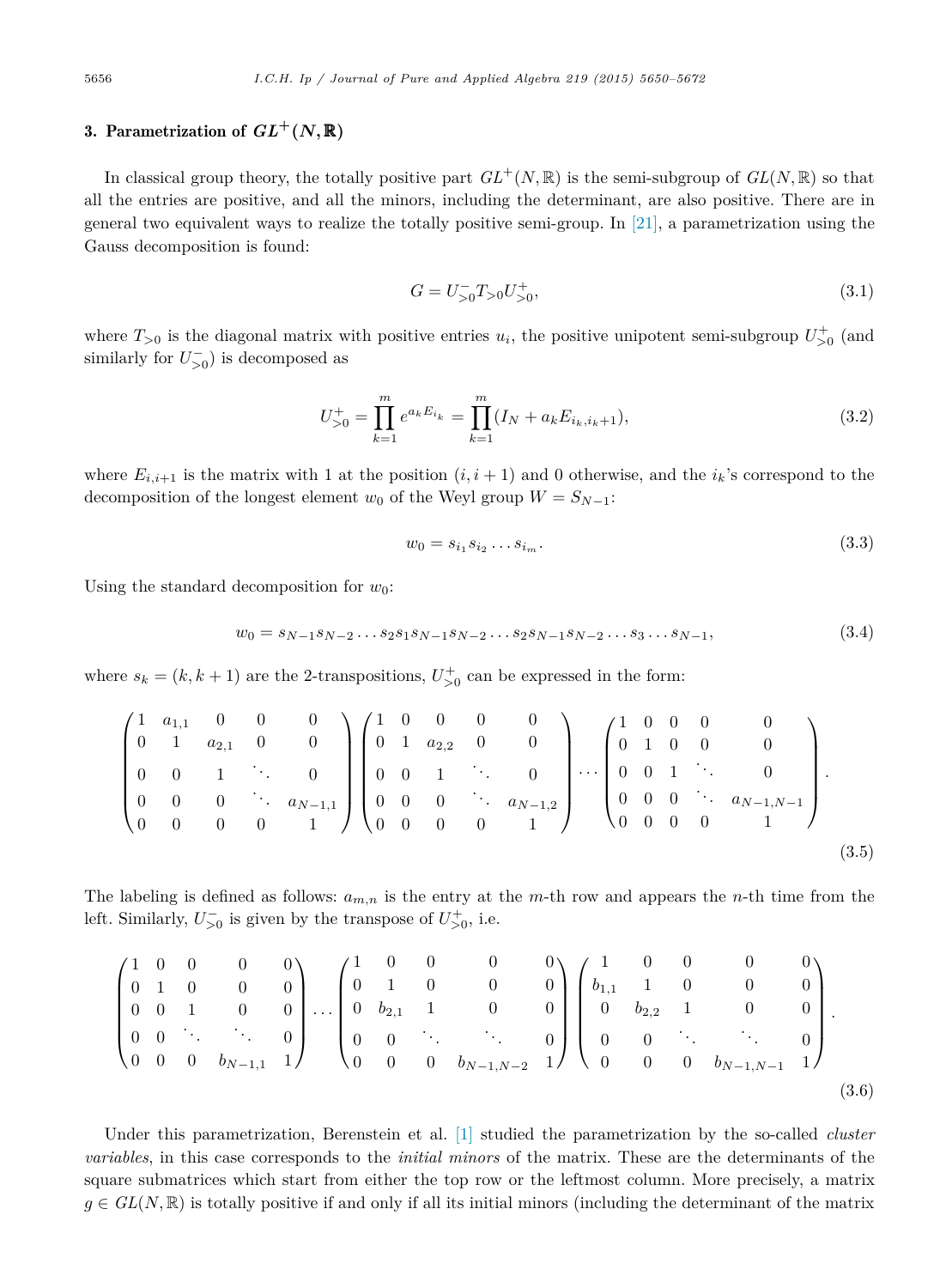<span id="page-7-0"></span>itself) are strictly positive. Furthermore, the initial minor can be expressed uniquely as a product of the parameters  $a_{ij}$ ,  $b_{ij}$  and  $u_i$ , hence giving a 1–1 correspondence between the parametrizations.

In the study of the quantum Gauss decomposition, it turns out that it is just enough to look at  $T_{>0}U_{>0}^+$ . Let us first consider  $U_{>0}^+$ .

**Definition 3.1.** Denote by  $x_{ij}$ ,  $1 \leq i < j \leq N$ , the initial minor with the lower right corner at the entry  $(i, j)$ , which uniquely determines the submatrix. Following [\[1\],](#page-21-0) we will also call  $x_{ij}$  the cluster variables.

Then there is an explicit relation between  $x_{ij}$  and  $a_{ij}$ :

Proposition 3.2. *(See [\[1\].](#page-21-0)) We have*

$$
a_{i,N-j} = \frac{x_{j,i+1}x_{j-1,i-1}}{x_{j,i}x_{j-1,i}},
$$
\n(3.7)

$$
x_{i,i+j} = \prod_{m=1}^{i} \prod_{n=1}^{j} a_{m+n-1,n}.
$$
 (3.8)

*Here we denote*  $x_{i,i} = x_{i,0} = x_{0,j} = 1$ *.* 

The above relations can be expressed schematically by the diagram shown in Fig. 1, where the cluster variable  $x_{i,i+j}$  is expressed as the product of the  $a_{mn}$  variables inside the box:



Fig. 1. The cluster  $x_{i,i+j}$  for  $i=2, j=4$ .

As in the  $N = 2$  case, we split the diagonal subgroup  $T_{>0}$  into two halves:

$$
T_{>0} = T_{>0}^{-} T_{>0}^{+} := \begin{pmatrix} u_1 & 0 & 0 & 0 & 0 \\ 0 & u_2 & 0 & 0 & 0 \\ 0 & 0 & \ddots & 0 & 0 \\ 0 & 0 & 0 & u_{N-1} & 0 \\ 0 & 0 & 0 & 0 & 1 \end{pmatrix} \begin{pmatrix} 1 & 0 & 0 & 0 & 0 \\ 0 & v_1 & 0 & 0 & 0 \\ 0 & 0 & v_2 & 0 & 0 \\ 0 & 0 & 0 & \ddots & 0 \\ 0 & 0 & 0 & 0 & v_{N-1} \end{pmatrix}, \quad (3.9)
$$

and just consider the *v* variables for the decomposition of the upper triangular part. Then the formulas in  $T_{>0}^{+}U_{>0}^{+}$  for  $a_{i,j}$  stay the same, while those for  $x_{i,j}$  are modified as follows:

$$
x_{i,i+j} = \left(\prod_{m=1}^{i} \prod_{n=1}^{j} a_{m+n-1,n} \right) \prod_{k=1}^{i-1} v_k.
$$
 (3.10)

# 4. Definition of  $GL_q(N)$

The quantum group  $GL_q(N)$  is defined by the following relations involving the rank 1 case.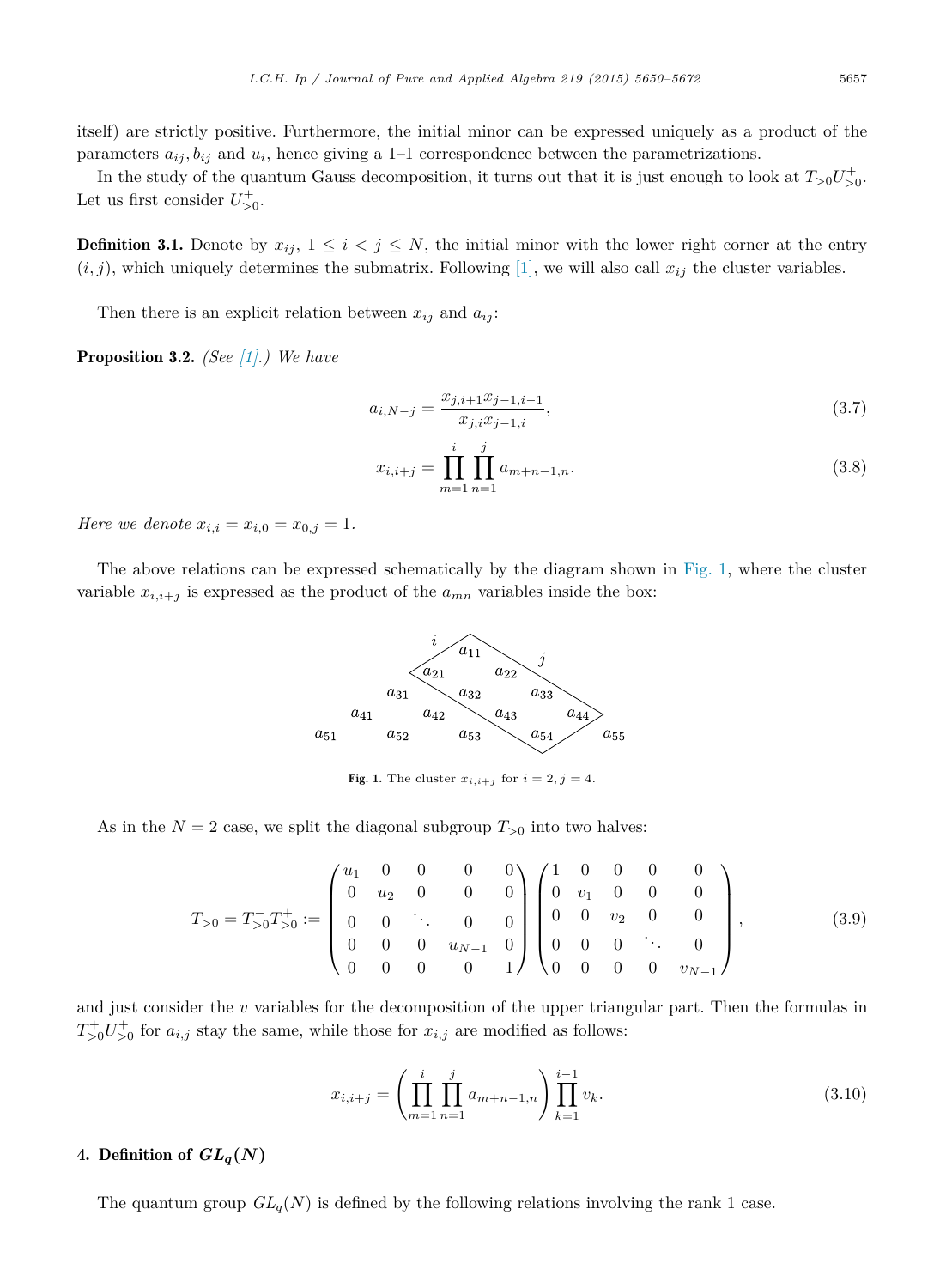<span id="page-8-0"></span>**Definition 4.1.** We define  $M_q(N)$  to be the bi-algebra over  $\mathbb{C}[q, q^{-1}]$  generated by  $\{z_{ij}\}_{i,j=1}^N$ , such that for every  $1 \leq i < i' \leq N$ ,  $1 \leq j < j' \leq N$ , the submatrix

$$
\begin{pmatrix} z_{ij} & z_{ij'} \\ z_{i'j} & z_{i'j'} \end{pmatrix}
$$
 (4.1)

is a copy of  $M_q(2)$ , i.e. the corresponding generators satisfy the relations  $(2.1)$ – $(2.6)$ .

The quantum determinant is again defined using the classical formula (with no *q* involved):

Definition 4.2. We define the quantum determinant as

$$
det_q = \sum_{\sigma \in S_N} (-1)^{\sigma} z_{1,\sigma(1)} \dots z_{N,\sigma(N)},
$$
\n(4.2)

where  $S_N$  is the permutation group of N elements.

Then it follows from [\(2.6\)](#page-4-0) and an induction argument that *det<sup>q</sup>* does not depend on the order of the row index, provided that all the monomials have the same order of row index.

**Definition 4.3.** We define  $GL_q(N)$  to be the Hopf algebra

$$
GL_q(N) := M_q(N)[\det_q^{-1}].
$$
\n(4.3)

The Hopf algebra structure is given by the same classical formula

$$
\Delta(z_{ij}) = \sum_{k=1}^{N} z_{ik} \otimes z_{kj}, \qquad (4.4)
$$

$$
\epsilon(z_{ij}) = \delta_{ij}.\tag{4.5}
$$

The antipode  $\gamma$  can be defined involving  $det_q^{-1}$ , but again we will not use it in the present paper.

As in the case of  $GL_q(2)$ , we can conveniently write the generators as a matrix

$$
Z := (z_{ij})_{i,j=1}^N.
$$
\n(4.6)

Let us call a matrix *X* of non-commutative entries a " $GL_q(N)$ -matrix" if the matrix entries of *X* satisfy the defining relations of  $M_q(N)$  in Definition 4.1, and the determinant  $\det_q(X)$  of X is not identically zero. In particular some of the entries are allowed to be constants.

Then from the co-associativity of the co-product  $\Delta$ ,

$$
\Delta(Z) = Z \otimes Z,\tag{4.7}
$$

we have the following property:

**Proposition 4.4.** If X and Y are  $GL_q(N)$ -matrices such that the matrix entries of X commute with those *of Y , then the matrix product*

$$
G = XY \tag{4.8}
$$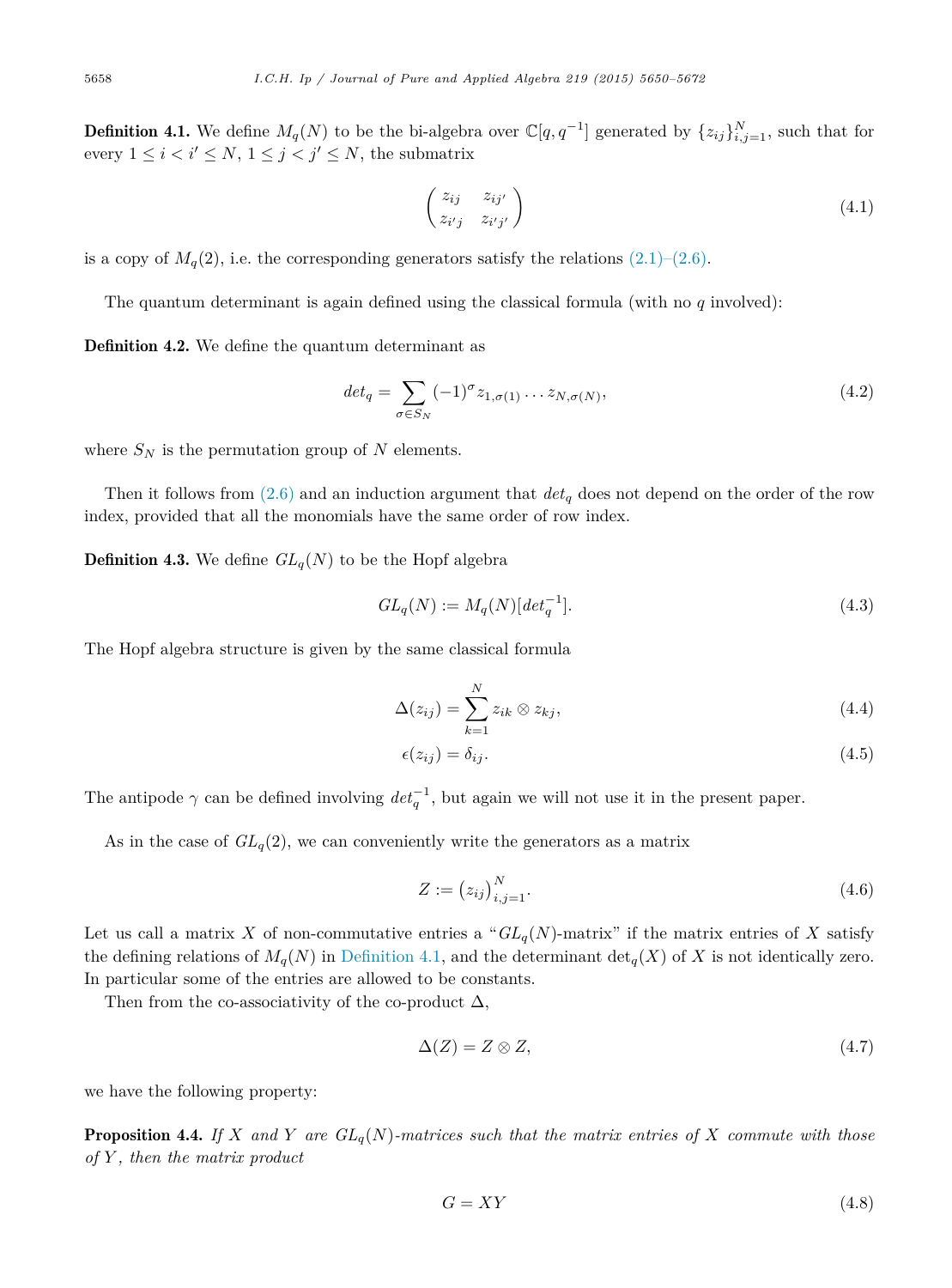<span id="page-9-0"></span>*is again a*  $GL_q(N)$ *-matrix, where the determinant is non-zero and given by* 

$$
det_q(XY) = det_q(X)det_q(Y).
$$
\n(4.9)

Hence in order to find a Gauss decomposition

$$
Z = XY \tag{4.10}
$$

for  $GL_q(N)$  where X is lower triangular and Y is upper triangular, it suffices to find the corresponding matrix that satisfies the quantum relations (that any matrix can be expressed in this form is proved, for example, in [\[5\]\)](#page-21-0). We will do this by employing the construction using the parametrizations of the totally positive matrices  $GL^+(N,\mathbb{R})$ .

# 5. Gauss–Lusztig decomposition of  $GL_q(N)$

Let  $T^+$  and  $U^+$  be given by the same matrices as in [\(3.5\)](#page-6-0) and [\(3.9\),](#page-7-0) but instead with formal noncommuting variables  $v_m$ ,  $a_{mn}$  for  $1 \leq n \leq m \leq N-1$ .

**Definition 5.1.** We define the variables  $x_{ij}$ ,  $1 \leq i \leq j \leq N$  to be the quantum determinant of the initial submatrices (with the same parametrization given in Section [3\)](#page-6-0) of the matrix product  $Z = T^+U^+$  using the determinant formula  $(4.2)$ . We will call  $x_{ij}$  the quantum cluster variables.

Then we can state our main results:

**Theorem 5.2.** The product  $Z = T^+U^+$  is a  $GL_q(N)$ -matrix if and only if we have the following *q-commutation relations between the variables given by:*

- $a_{mn}v_m = q^2v_m a_{mn}$  for all *n*,
- $a_{mn}a_{mn'} = q^2 a_{mn'}a_{mn}$  for  $n > n'$ ,
- $a_{mn}a_{m-1,n'} = q^2 a_{m-1,n'} a_{mn}$  for  $n \leq n'$ ,
- *commute otherwise.*

*Furthermore the variables*  $x_{ij}$  *can be written as* 

$$
x_{i,i+j} = \left(\prod_{m=1}^{i} \prod_{n=1}^{j} a_{m+n-1,n}\right) \prod_{k=1}^{i-1} v_k
$$
\n(5.1)

$$
= (a_{11}a_{22}a_{33}\ldots)(a_{21}a_{32}a_{43}\ldots)\ldots(\ldots a_{i+j-1,j})(v_1v_2\ldots v_{i-1})
$$
\n(5.2)

*in* this particular order. Finally for every  $GL_q(N)$ -matrix, the commutation relations between the variables *xij are given by*

$$
x_{i,i+j}x_{k,k+l} = q^{2P(i,j;k,l)}x_{l,k+l}x_{j,i+j},
$$
\n(5.3)

*where for*  $j \leq l$ *,* 

$$
P(i, j; k, l) = #\{m, n|l + 2 \le m + n \le k + l + 1, 1 \le m \le i, 1 \le n \le j\}
$$

$$
- #\{m, n|1 \le m + n \le i, 1 \le m \le k, 1 \le n \le l\}
$$
(5.4)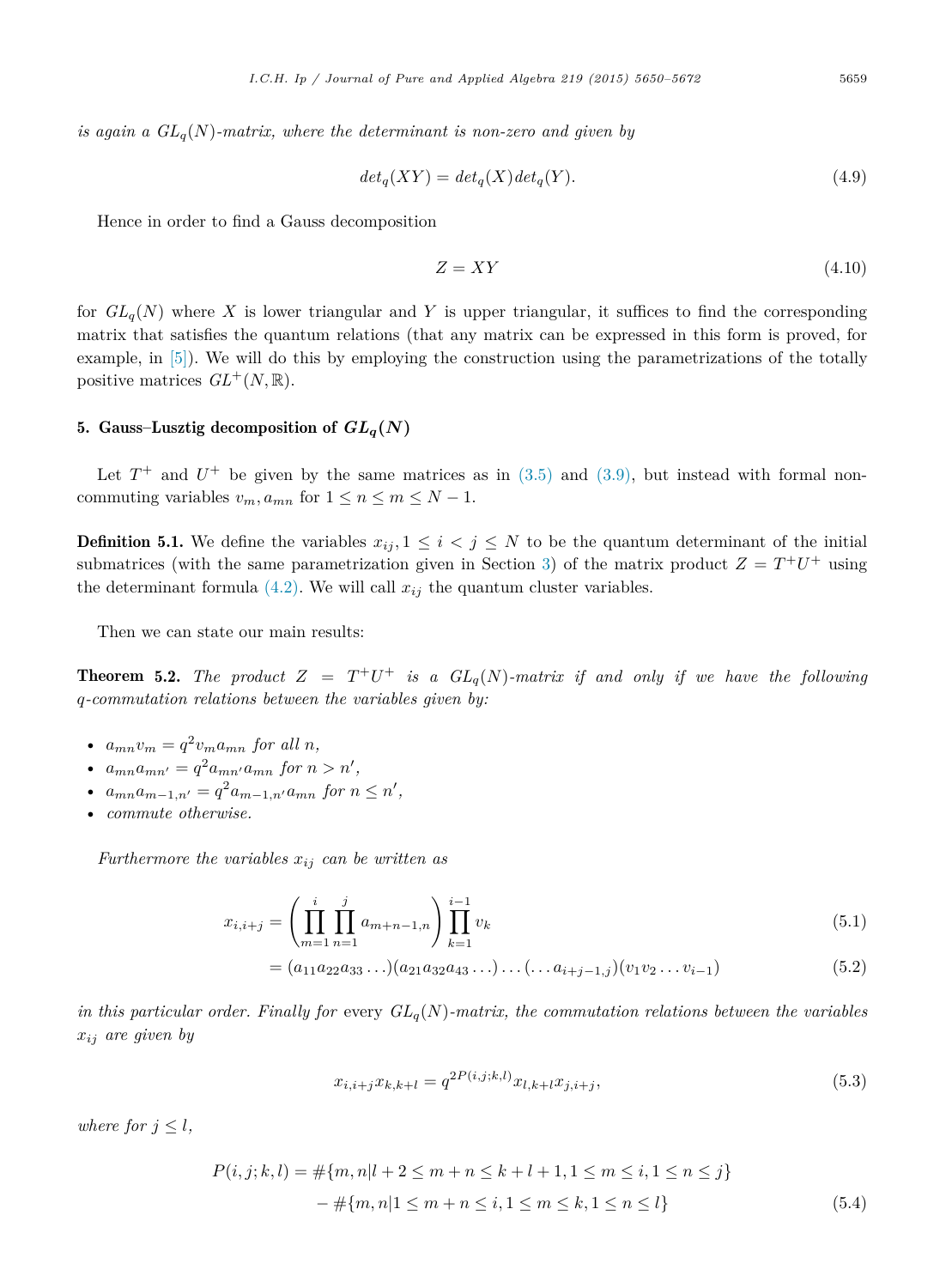<span id="page-10-0"></span>*and*

$$
P(k, l; i, j) = -P(i, j; k, l). \tag{5.5}
$$

**Corollary 5.3.** Let  $U^-$  and  $T^-$  be defined by [\(3.6\)](#page-6-0) and [\(3.9\)](#page-7-0) so that  $b_{mn}$  and  $u_m$  commute with  $a_{mn}$  and  $v_m$ . Then  $\{b_{mn}, u_m^{-1}\}$  satisfies exactly the same relations as  $\{a_{mn}, v_m\}$ . Let  $T = T^{-}T^{+}$  be the diagonal matrix with entries  $T_k = u_k v_{k-1}$  for  $1 \leq k \leq N$ , where we denote by  $v_0 = u_N = 1$ . Then the product

$$
Z = U^- T U^+ \tag{5.6}
$$

*gives* the Gauss–Lusztig decomposition of  $GL_q(N)$ . More precisely, this means that the generators  $\{z_{ij}\}$  and  $det_q^{-1}$  of the Hopf algebra  $GL_q(N)$  can be expressed in terms of  $N^2$  variables  $\{a_{mn}, b_{mn}, u_m, v_m\}$  (and their *inverses) that commute up to a factor of*  $q^2$ *.* 

The *q*-commutation relations for  $a_{mn}$  (and also  $b_{mn}$ ) can be represented neatly by a diagram:



where  $u \rightarrow v$  means  $uv = q^2vu$ , and double arrows means it  $q^2$ -commutes with everything in that direction. In other words, the arrows consist of all the possible left directions, and all the north-east directions going up one level. Furthermore, note that the commutation relations for  $a_{mn}$ ,  $v_m$ ,  $u_m$  and  $b_{mn'}$  are just copies of the Gauss decomposition  $(2.16)$  for  $GL_q(2)$ .

Remark 5.4. It was pointed out by A. Goncharov that if we make a change of variables by taking ratios of the generators:

$$
a'_{m,n} = \begin{cases} a_{m,1} & n = 1, \\ q a_{m,n} a_{m,n-1}^{-1} & n > 1 \end{cases}
$$
 (5.8)

(the *q* factor is used to preserve positivity, cf. Section [7\)](#page-17-0), then the commutation relations among the  $a'_{m,n}$ variables take a more symmetric form, represented by the diagram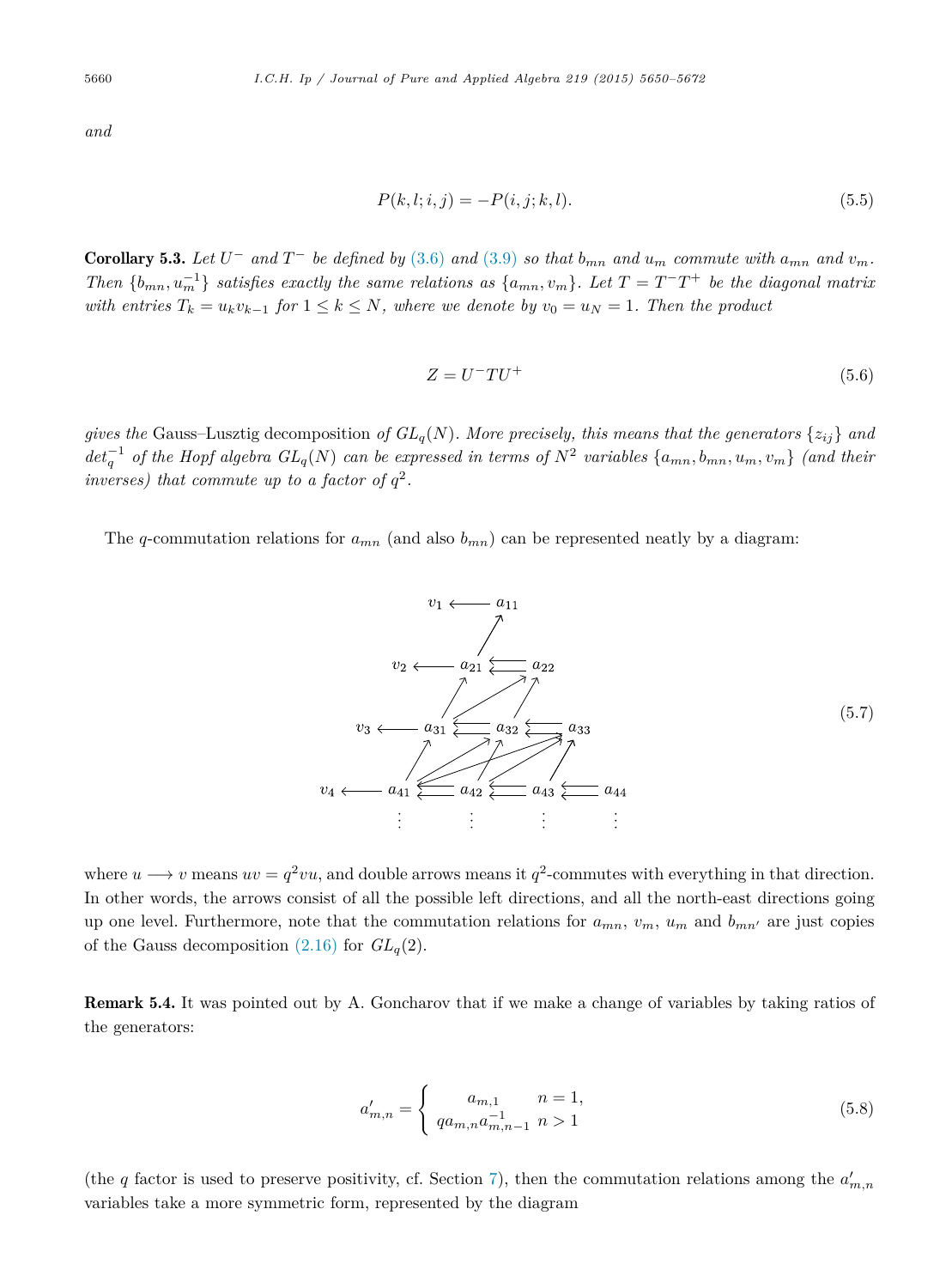<span id="page-11-0"></span>

This choice of generators is closely related to the Poisson structure of the cluster  $\mathcal{X}$ -varieties, studied for example in [\[9\].](#page-21-0)

We will use several lemmas to prove the theorem.

**Lemma 5.5.** Assume the q-commutation relations in [Theorem 5.2](#page-9-0) for  $a_{mn}$  and  $v_m$  hold. Then [\(5.1\)](#page-9-0) holds.

**Proof.** We use the fact that, by induction, each entry  $z_{ij}$  of the upper triangular matrix has a closed form expression given by

$$
z_{i,i+j} = v_{i-1} \sum_{1 \le t_1 < t_2 < \ldots < t_j \le i+j-1} (a_{i,t_1} a_{i+1,t_2} \ldots a_{i+j-1,t_j})
$$
\n
$$
:= \sum_t S_{i,t}.
$$
\n
$$
(5.10)
$$

We also have  $z_{i,i} = 1$  and  $z_{i,i-j} = 0$ .

Hence the quantized initial minor  $x_{i,j}$  is given by sums of products of the form

$$
\mathbf{S}_{j,t} = S_{1,t_1} S_{2,t_2} \dots S_{j,t_j}.\tag{5.11}
$$

Now using the *q*-commutation relations, which say that  $a_{mn}$  commutes with  $a_{m'n'}$  when both  $m > m'$ and  $n > n'$ , we can arrange the order on each monomial  $S_{j,t}$  so that it has a "maximal" ordering: If the product  $a_{mn}a_{m'n'}$  appears in the ordering, then either  $m' = m + 1$  and  $n' > n$ , or  $m' < m$ . Furthermore, if the last term in  $S_{k,t}$  is  $a_{m,n}$ , then the term  $a_{m+1,n'}$  for  $n' > n$  will not appear in  $S_{k+1,t}$ , so that nothing can commute to the front, while we can push all the  $v_m$  to the back since  $v_m$  commutes with  $a_{m'n}$  for  $m < m'$ .

This ordering is unique in the sense that for every monomial where the order in which *ap,*<sup>∗</sup> appears for each fixed *p* is the same, the corresponding maximal ordering is the same. Hence the classical calculation works and all the terms will cancel, except the one with minimal lexicographical ordering. This term is precisely

$$
S_{1,t_{min}}S_{2,t_{min}}\ldots S_{i,t_{min}},
$$

where

$$
S_{k,t_{min}} = v_{k-1}a_{k,1}a_{k+1,2}\dots a_{k+j-1,j}.
$$

Again each  $v_{k-1}$  in each  $S_k$  commutes with all the *a*'s, so we can move them towards the back, and hence giving the expression  $(5.1)$ .  $\Box$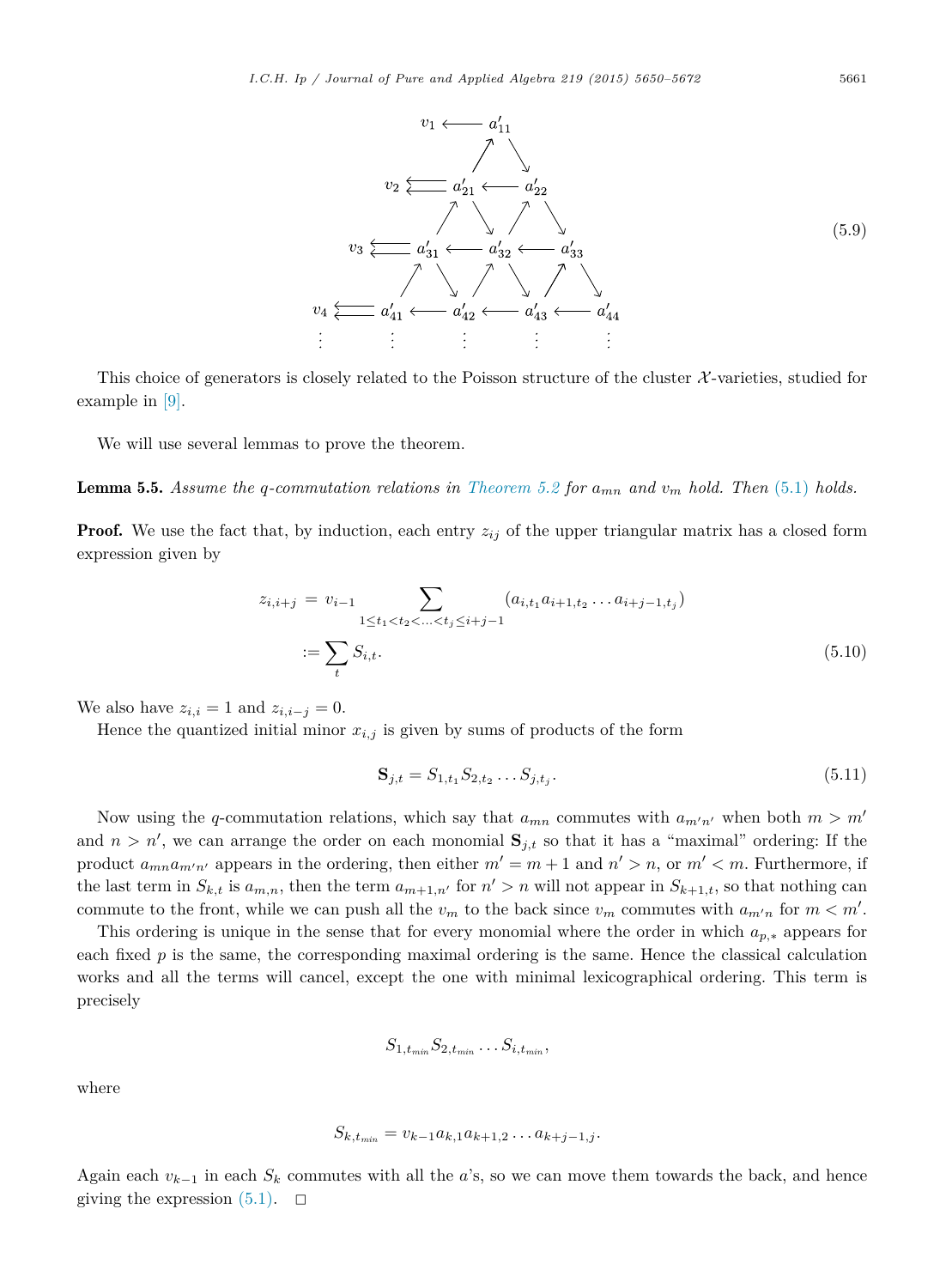# **Lemma 5.6.** Assume the q-commutation relations for  $a_{mn}$  and  $v_m$  hold. Then [\(5.3\)](#page-9-0) holds.

**Proof.** Using the expression given by [Lemma 5.5,](#page-11-0) we can study how  $x_{ij}$  and  $x_{kl}$  commute. We do this by counting how many *q*-commutations it takes for a fixed  $a_{m,n}$  appearing in  $x_{i,i+j}$  to travel through each variable  $a_{m',n'}$  in  $x_{k,k+l}$ .

First, notice that  $a_{m,n}$  appears in  $x_{k,k+l}$  only if  $1 \leq n \leq l$  and  $0 \leq m-n \leq k-1$ . Now fix  $m,n$  and consider  $a_{mn}$ . It  $q^2$ -commutes with  $a_{m'n'}$  in  $x_{k,k+l}$  when:

•  $q^2: a_{m,n'}$  with  $n' < n$ , hence also  $1 \leq n' \leq l$  and  $0 \leq m - n' \leq k - 1$ . We can rewrite this as

$$
A_1 = \#\{n' | \max(m+1-k, 1) \le n' \le \min(l, n-1, m)\},\
$$

•  $q^{-2}$ :  $a_{m,n'}$  with  $n' > n$ , hence also  $1 \leq n' \leq l$  and  $0 \leq m - n' \leq k - 1$  which reduces to

$$
A_2 = \#\{n' | \max(m+1-k, n+1) \le n' \le \min(l, m)\},\
$$

•  $q^2$ :  $a_{m-1,n'}$  with  $n' \geq n$ , hence

$$
A_3 = \#\{n' | \max(m-k, n) \le n' \le \min(l, m-1)\},\
$$

•  $q^{-2}$ :  $a_{m+1,n'}$  with  $n' \leq n$ , hence

$$
A_4 = \#\{\eta' | \max(m - l + 2, 1) \le n' \le \min(l, n, m + 1)\}.
$$

Hence the amount of  $q^2$  powers picked up is just the signed sum of the count above. By a case by case study, these expressions can be simplified:

$$
A_3 - A_2 = \begin{cases} 1 & m+n \ge l+2, n+m \le k+l+1, n \le l \\ 0 & \text{otherwise,} \end{cases}
$$

$$
A_1 - A_4 = \begin{cases} 1 & n \ge l + 1, k + 1 \le m + n \le k + l \\ -1 & m + n \le k, 1 \le n \le l \\ 0 & \text{otherwise.} \end{cases}
$$

Hence, the total amount of power picked up after summing all  $m, n$  is given by

$$
#{l+2 \le m+n \le k+l+1, n \le l} + #{k+1 \le m+n \le l+k, l+1 \le n} - #{m+n \le k, 1 \le n \le l},
$$

subject to  $1 \leq m \leq i, 1 \leq n \leq j$ .

Let us assume  $j \leq l$ . Then  $n \leq j \leq l$ , and the expression can be simplified to

$$
\#\{l+2\leq m+n\leq k+l+1\}-\#\{m+n\leq k\},\
$$

subject to  $1 \leq m \leq i, 1 \leq n \leq j$ . This takes care of  $a_{mn}$ .

We still need to calculate those for  $v_m$ . Since there is only one  $v_m$  appearing in  $x_{k,k+1}$  for each  $1 \leq m \leq k$ , we just need to count how many  $a_{mn}$ 's with index  $m \leq k+1$  are there. Hence using the renamed  $a_{m+n-1,n}$ the condition is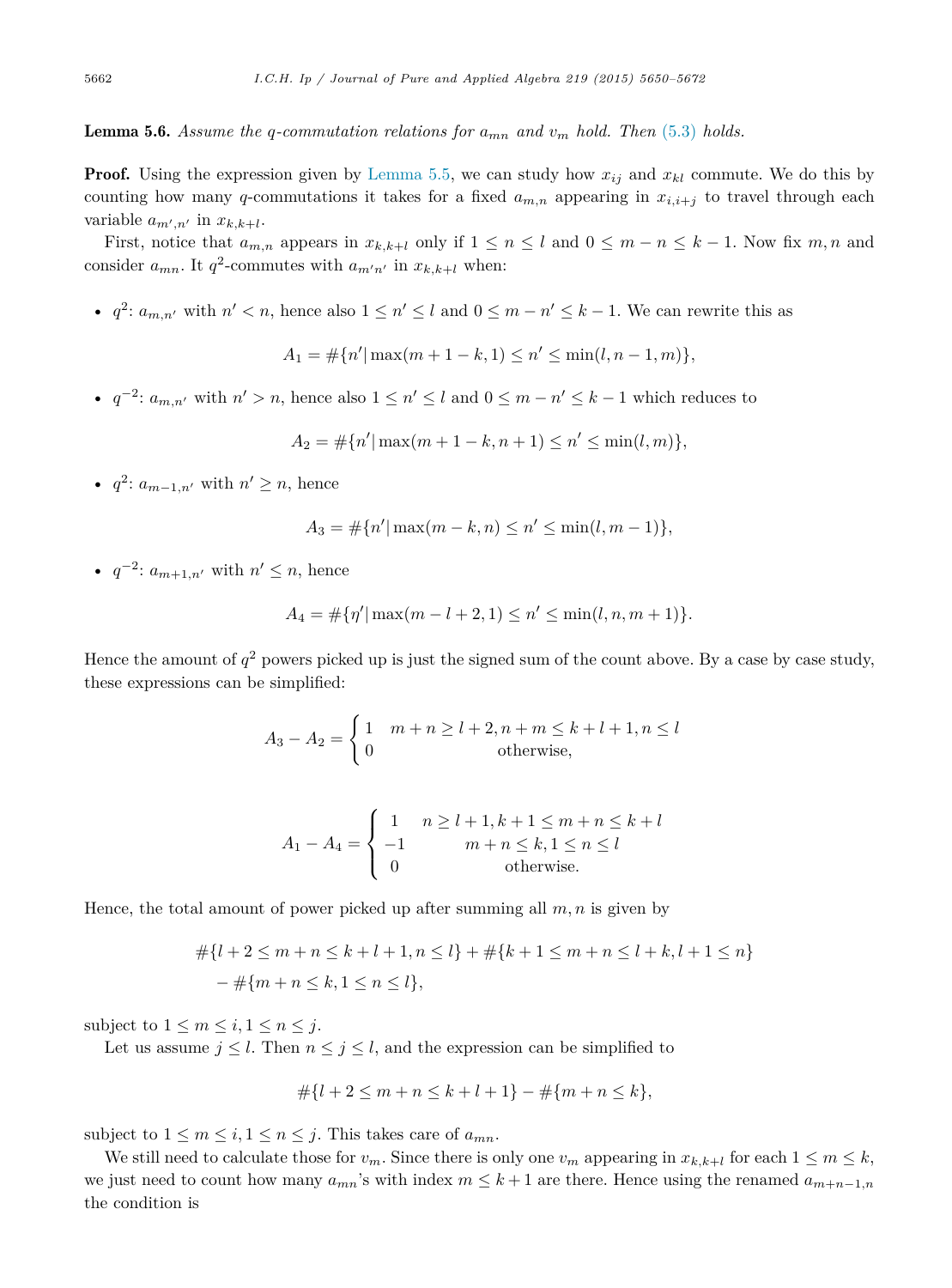$$
\#\{m, n|m + n \le k, 1 \le m \le i, 1 \le n \le j\},\
$$

and this is the amount of  $q^2$  picked up, hence canceled with the last term in the previous calculation.

Similarly considering the other direction, the amount of  $q^{-2}$  picked up is

$$
\#\{m, n|m + n \le i, 1 \le m \le k, 1 \le n \le l\}.
$$

Hence we arrive at our formula.  $\Box$ 

Lemma 5.7. *We have*

$$
P(i, j; k, l) = P(i, j - 1, k, l - 1).
$$
\n(5.12)

**Proof.** This is done by simple counting. Assume  $j \leq l$ . Let us compare the difference between the corresponding terms of the *P* function. We have for the second term:

$$
\begin{aligned} \# \{m, n | 1 \le m + n \le i, 1 \le m \le k, 1 \le n \le l\} \\ &- \# \{m, n | m + n \le i, 1 \le m \le k, 1 \le n \le l - 1\} \\ = \# \{m, n | 1 \le m + l \le i, 1 \le m \le k\}, \end{aligned}
$$

while for the first term we have

$$
\# \{m, n | l + 2 \le m + n \le k + l + 1, 1 \le m \le i, 1 \le n \le j\}
$$
  
\n
$$
- \# \{m, n | l + 1 \le m + n \le k + l, 1 \le m \le i, 1 \le n \le j - 1\}
$$
  
\n
$$
= \# \{m, n | l + 2 \le m + n \le k + l + 1, 1 \le m \le i, 1 \le n \le j\}
$$
  
\n
$$
- \# \{m, n | l + 2 \le m + n \le k + l + 1, 1 \le m \le i, 2 \le n \le j\}
$$
  
\n
$$
= \# \{m | l + 2 \le m + 1 \le k + l + 1, 1 \le m \le i\}
$$
  
\n
$$
= \# \{m | l + 2 \le m + l + 1 \le k + l + 1, 1 \le m + l \le i\}
$$
  
\n
$$
= \# \{m | 1 \le m \le k, 1 \le m + l \le i\}.
$$

Hence the amounts cancel.  $\square$ 

**Proof of Theorem 5.2.** We will prove the theorem by induction. When  $N = 2$  the decomposition is just

$$
\begin{pmatrix}\n1 & 0 \\
0 & v_1\n\end{pmatrix}\n\begin{pmatrix}\n1 & a_{11} \\
0 & 1\n\end{pmatrix}
$$

with  $a_{11}v_1 = q^2v_1a_{11}$ . Hence this case holds trivially.

Assume everything hold for dim  $= N - 1$ .

For dim = *N*, first we notice that  $a_{N-1,N-1}$  commutes with  $a_{ii}$  for  $i < N-1$  by looking at the entry  $z_{1,i+1} = a_{11}a_{22} \ldots a_{ii}$ , which commutes with each other by the  $GL_q(2)$  relations.

Next we notice that the cluster variables for a general  $GL_q(N)$ -matrix depend only on the variables appearing in  $T^+U^+$ , since we assumed that the lower triangular matrix  $U^-T^-$  commutes with  $T^+U^+$ . Hence the relations between  $x_{i,i+j}$  which hold for  $T^+U^+$  will also hold for  $GL_q(N)$ .

Now for a general cluster variable  $x_{k,N}$  in the new rank, we know from [Lemma 5.5](#page-11-0) that  $a_{N-1,N-k}$  is the only new term appearing. Hence the commutation relations between  $a_{N-1,N-k}$  and  $a_{i+j-1,j}$  is equivalent to the commutation relations between  $x_{k,N}$  and  $x_{i,i+j}$  by induction on new terms. Now consider the  $(N-1) \times$  $(N-1)$  submatrix corresponding to  $x_{N-1,N}$ . This by definition satisfies the  $GL_q(N-1)$  relations, and in particular the commutation relation between  $x_{k,N}$  and  $x_{i,i+j}$  should be the same as the relation between  $x_{k,N-1}$  and  $x_{i,i+j-1}$ . However, this is precisely the statement proved in Lemma 5.7.  $\Box$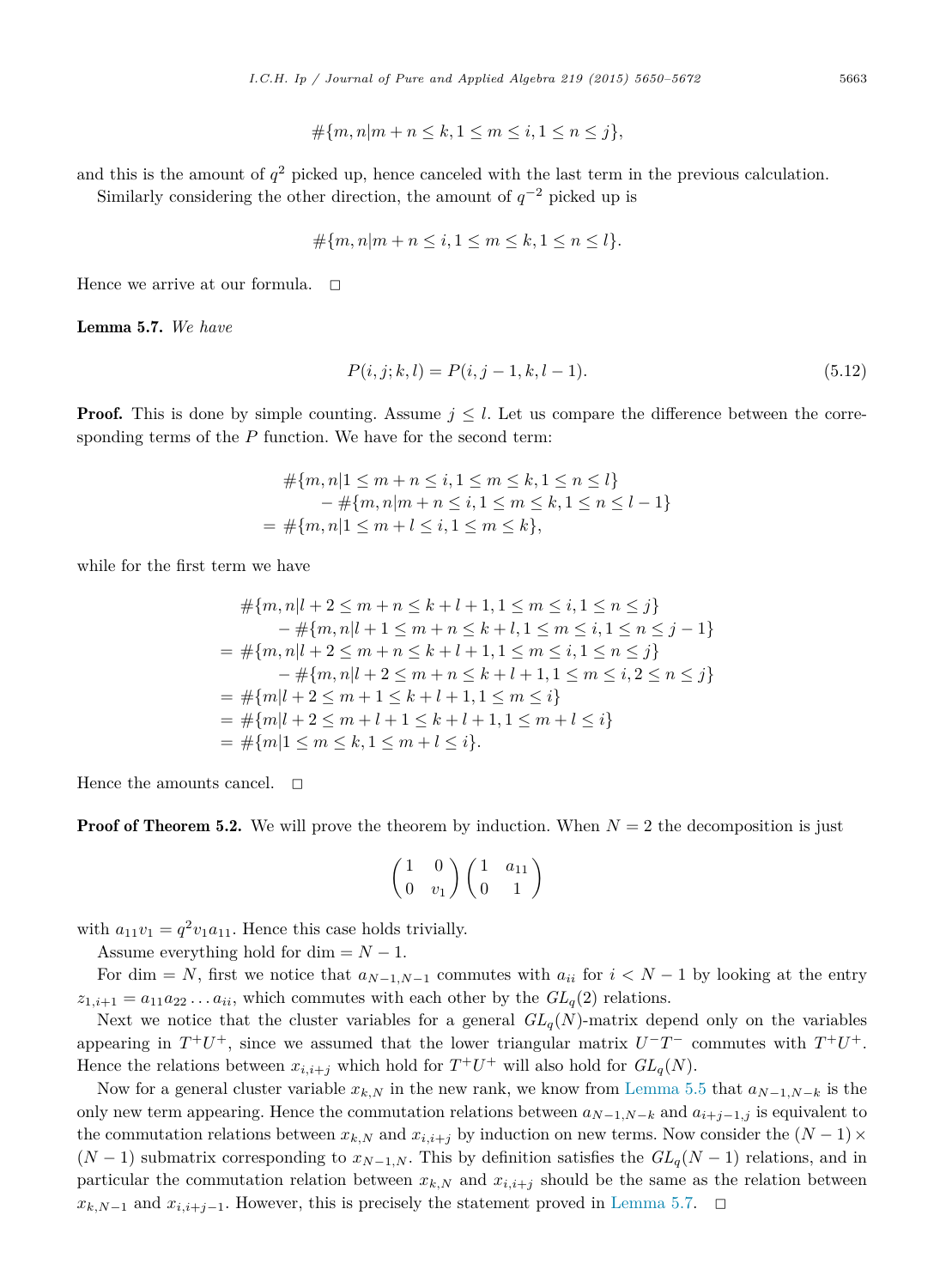<span id="page-14-0"></span>The above relations can be generalized to arbitrary reduced expression for  $w_0$  as follows. Let  $(a, b, c)$  and  $(a', b', c')$  be positive *q*-commuting variables such that



where again  $u \rightarrow v$  means  $uv = q^2 vu$ .

Then as in  $(3.2)$ , the products

$$
x_2(a)x_1(b)x_2(c) = x_1(a')x_2(b')x_1(c')
$$

form a copy of  $U^+$  of the Gauss decomposition of  $GL_q(3)$  corresponding to the reduced expressions

$$
w_0 = s_2 s_1 s_2 = s_1 s_2 s_1,
$$

where

$$
a' = (a + c)^{-1}cb = bc(a + c)^{-1},
$$
  
\n
$$
b' = a + c,
$$
  
\n
$$
c' = (a + c)^{-1}ab = ba(a + c)^{-1},
$$

and this map

$$
\phi: (a, b, c) \mapsto (a', b', c') \tag{5.14}
$$

is an involution between  $(a, b, c) \longleftrightarrow (a', b', c')$ . In particular, we see that by applying this transformation to any three consecutive variables  $a_{mn}$  corresponding to the sub-word of the form  $s_i s_j s_i$  with *i* adjacent to  $j$ , all the arrows in the diagram  $(5.13)$  are preserved. Applying this transformation, we can deduce all quantum Lusztig's variables for arbitrary reduced expression for  $w_0$ . Hence we can restate the commutation relations in [Theorem 5.2](#page-9-0) as follows:

**Theorem 5.8.** Let  $a_{i_n,m}$  be the coordinates of  $U^+$  corresponding to the reduced expression of  $w_0 = s_{i_1} \ldots s_{i_n}$ . Then the product  $T^+U^+$  is a  $GL_q(N)$ -matrix if and only if for any  $|i-j|=1$ , the coordinates  $\{v_i, v_j, a_{i,m}, a_{j,n}, a_{i,k}\}\$ form a copy of  $GL_q(3)$ , where  $\{a_{i,m}, a_{j,n}, a_{i,k}\}\$  appear in this exact order in the *parametrization* of  $U^+$ *. In other words, we have* 

$$
v_i \longleftarrow \cdots \qquad a_{j,n}
$$
  
\n
$$
v_j \underleftarrow{\qquad \qquad } \cdots a_{i,m} \longleftarrow a_{i,k}
$$
  
\n
$$
(5.15)
$$

Remark 5.9. The above transformation of the *amn* coordinates between different reduced expression of the longest Weyl element  $w_0$  can be rewritten in terms of the variables  $x_{i,j}$  using [\(5.1\).](#page-9-0) This becomes the quantized cluster mutations, or under the limit  $q \rightarrow 1$ , the cluster mutations for the parametrization of totally positive matrices, which is historically the first examples and the main motivation for the introduction of the theory of cluster algebra [\[1\].](#page-21-0)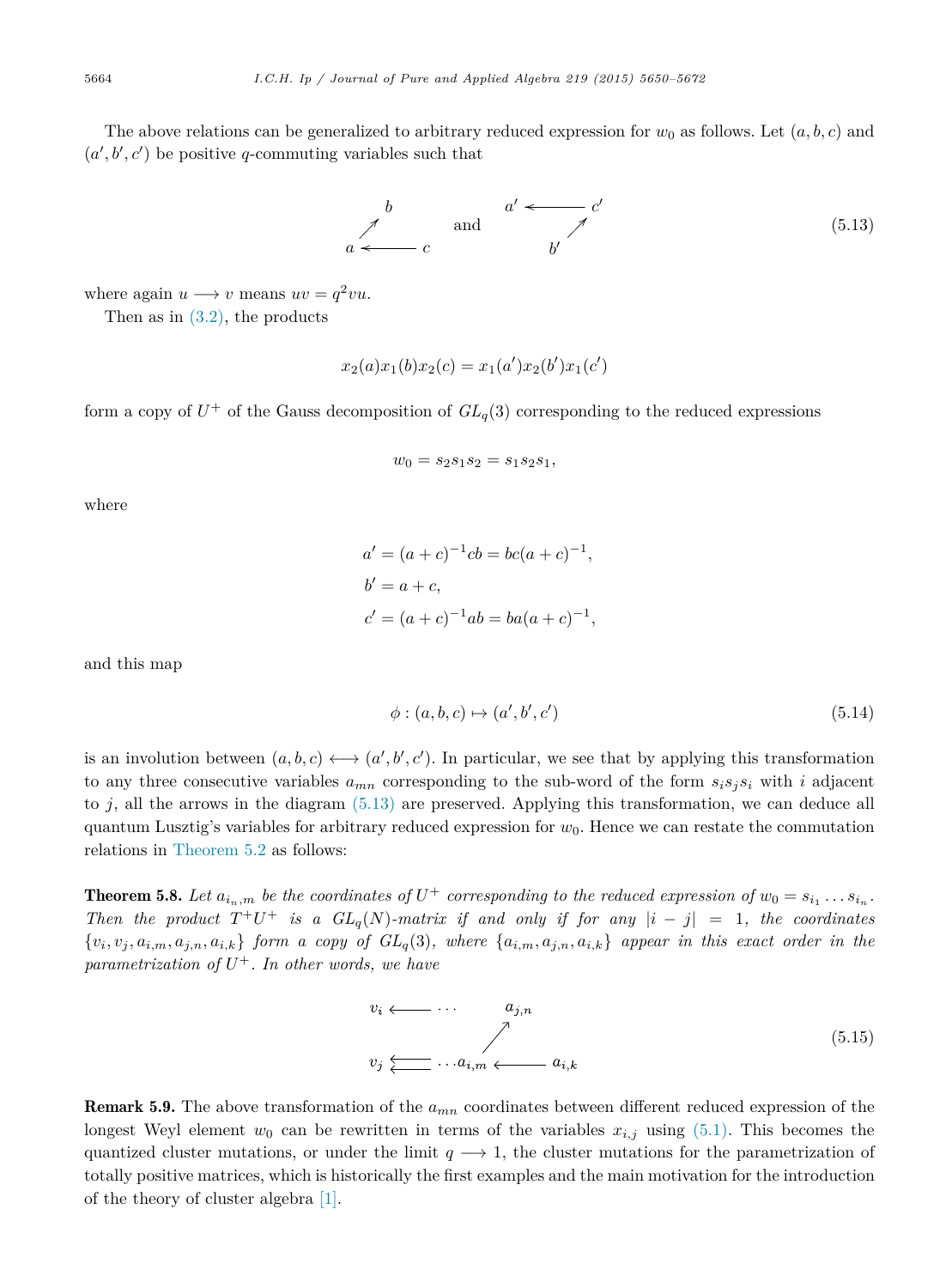# <span id="page-15-0"></span>6. Embedding into the algebra of quantum tori

In order to deal with positivity for the split real case in the next section, we would like to find an embedding of the algebra  $M_q(N)$  (resp.  $GL_q(N)$ ) into copies of the algebra of quantum tori  $\mathbb{C}[\mathbb{T}_q]$ , so that its elements are expressed in terms of polynomials (resp. Laurent polynomials) in the quantum tori variables. Hence due to the Gauss–Lusztig decomposition established in the previous section, the remaining task is to find an explicit realization of the generators  $a_{mn}$ ,  $v_m$  using several copies of the Weyl pair  $\{u, v\}$  satisfying  $uv = q^2vu.$ 

# Theorem 6.1. *There is an embedding of algebra*

$$
T^+U^+\longrightarrow\mathbb{C}[\mathbb{T}_q]^{\otimes\frac{N^2+N-4}{2}}
$$

*given by*

$$
v_m \mapsto v_m \tag{6.1}
$$

$$
a_{mn} \mapsto u_m \left( \prod_{k=n}^{m-1} v_{m-1,k} \right) \left( \prod_{l=1}^{n-1} v_{m,l} \right) u_{m,n}, \tag{6.2}
$$

where  $T^+U^+$  is now realized as the algebra generated by  $\{a_{mn}, v_m\}$  satisfying the relations from [Theorem 5.2,](#page-9-0) and  $\mathbb{C}[\mathbb{T}_q]^{\otimes \frac{N^2+N-4}{2}}$  is generated by the Weyl pairs  $\{u_m, v_m\}$  and  $\{u_{mn}, v_{mn}\}$  for  $1 \le n \le m \le N-1$ , where we have omitted the last set of generators  $\{u_{N-1,N-1}, v_{N-1,N-1}\}$ . (We define  $u_{N-1,N-1} := 1$  in the formula.) *Similarly, for*  $U-T^-$  *generated by*  $\{b_{mn}, u_m\}$ *, we have the embedding* 

$$
U^-T^-\longrightarrow \mathbb{C}[\mathbb{T}_q]^{\otimes\frac{N^2+N-4}{2}}
$$

*given by*

$$
u_m \mapsto u'_m \tag{6.3}
$$

$$
b_{mn} \mapsto v'_m \left( \prod_{k=n}^{m-1} v'_{m-1,k} \right) \left( \prod_{l=1}^{n-1} v'_{m,l} \right) u'_{m,n}, \tag{6.4}
$$

*where the generators* {*u , v* } *(with same indexing above) commute with* {*u, v*} *used above.*

*Together, this gives an embedding of the algebra*  $GL_q(N) \simeq U^-T^- \otimes T^+U^+$ *:* 

$$
GL_q(N) \longrightarrow \mathbb{C}[\mathbb{T}_q]^{\otimes N^2 + N - 4}.
$$
\n(6.5)

**Proof.** The proof is straightforward to check, since for the *u* variables only  $u_m$  and  $u_{mn}$  appear in  $a_{mn}$ . Hence we just need to count, at most once, how many  $v_{mn}$  appears in another variables.  $\Box$ 

Remark 6.2. This embedding resembles the Drinfeld double construction, which reads

$$
\mathcal{D}(\mathcal{U}_q(\mathfrak{b})) = \mathcal{U}_q(\mathfrak{g}) \otimes \mathcal{U}_q(\mathfrak{h}). \tag{6.6}
$$

With our assignment for  $U^-T^-\otimes T^+U^+$ , we can actually combine the diagonal variables (hence "modding" out  $\mathfrak{h}$ ) as follows: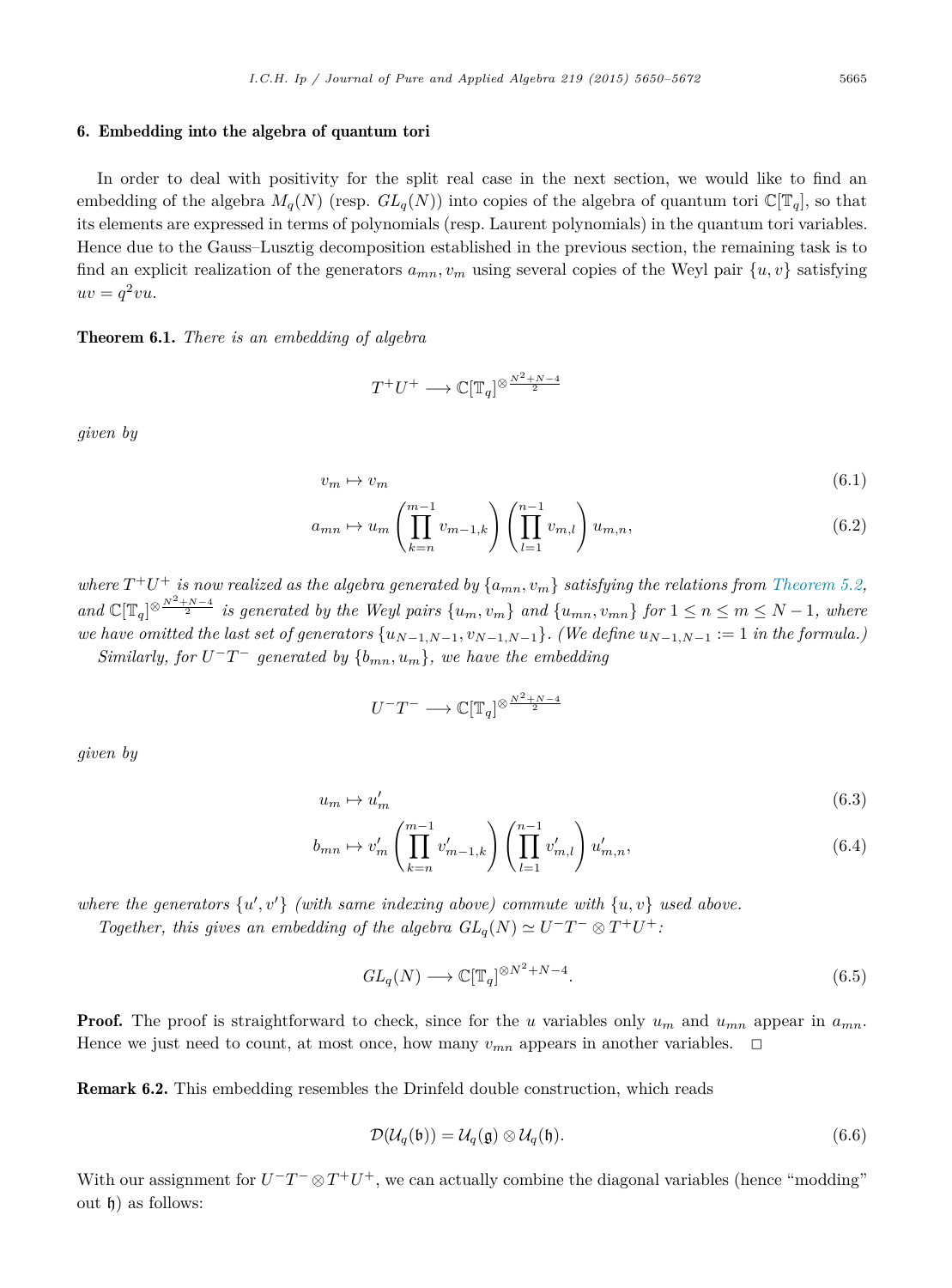$$
V_i = u'_i v_{i-1} \qquad 1 \le i \le N,\tag{6.7}
$$

$$
U_i = u_{i-1} = {v'_i}^{-1} \tag{6.8}
$$

<span id="page-16-0"></span>(where  $v_0 = u'_N = 1$ ) which gives an embedding of  $GL_q(N)$  using only  $(N^2 - 2)$  copies of *q*-tori (with inverses adjoined).

This is just one example of realizing the quantum variables where we can actually write down explicit expressions. In fact the minimal amount needed can be substantially smaller:

**Theorem 6.3.** The minimal amount of q-tori needed to realize  $T^+U^+$  is given by  $\lfloor \frac{N^2}{4} \rfloor$  and the full group  $GL_q(N)$  *can be embedded into*  $\mathbb{C}[\mathbb{T}_q]^{\otimes \lfloor \frac{N^2}{2} \rfloor}$ .

**Proof.** Consider the symplectic form on the variables  $\{a_{mn}, u_m\}$  defined by

$$
\langle x, y \rangle = \begin{cases} 1 & xy = q^2 yx \\ 0 & xy = yx \\ -1 & xy = q^{-2} yx. \end{cases}
$$
(6.9)

Then the minimal amount of *q*-tori needed to realize such relations can be found by finding the signature of this form. The skew-symmetric matrix of size  $\frac{N^2+N-2}{2}$  encoding this form is actually quite simple. If we index the variables by

$$
a_{11}, v_1, a_{21}, a_{22}, v_2, a_{31}, \ldots,
$$

the upper triangular part of the matrix is given by  $m + 1$  consecutive 1's to the right starting at the first off diagonal entry corresponding to *a<sup>m</sup>*∗, truncated at the boundary, and zero otherwise. The full matrix is then obtained by anti-symmetrizing it, and we can find its kernel by elementary operations.  $\Box$ 

In principle, it is possible to find the decomposition into the *q*-tori by diagonalizing the skew-symmetric matrix, corresponding to the symplectic form, into blocks  $\begin{pmatrix} 0 & 1 \\ -1 & 0 \end{pmatrix}$  and read out the transformation.

**Example 6.4.** As an example, we illustrate the cases up to  $N = 6$ , giving the embedding of  $T^+U^+$  into  $\lfloor \frac{N^2}{4} \rfloor = 9$  copies of the algebra of *q*-tori generated by  $\{U_i, V_i\}$  without any powers or inverses (for  $N < 6$ we ignore the extra tori):

| $a_{11} = U_1$         | $a_{41} = V_4 U_5 U_6 V_7 V_8$         |
|------------------------|----------------------------------------|
| $u_1 = V_1$            | $a_{42} = qV_5U_5U_6V_7$               |
|                        | $a_{43} = U_3 V_5 U_6$                 |
| $a_{21} = V_1 U_2$     | $a_{44} = qV_6U_6$                     |
| $a_{22} = qV_2U_2U_3$  | $u_4 = V_6$                            |
| $u_2 = V_2$            |                                        |
|                        | $a_{51} = V_6 U_9$                     |
| $a_{31} = V_2 U_3 U_4$ | $a_{52} = qV_6U_8V_9U_9$               |
| $a_{32} = V_3 U_4 U_5$ | $a_{53} = V_6 U_7 V_7 V_9 U_9$         |
| $a_{33} = qV_4U_4U_5$  | $a_{54} = U_5 V_6 V_7 U_8 V_8 V_9 U_9$ |
| $u_3 = V_4$            | $a_{55} = qV_8V_9U_9$                  |
|                        | $u_5 = V_9.$                           |

The extra *q* factors are introduced for positivity, as explained in the next section.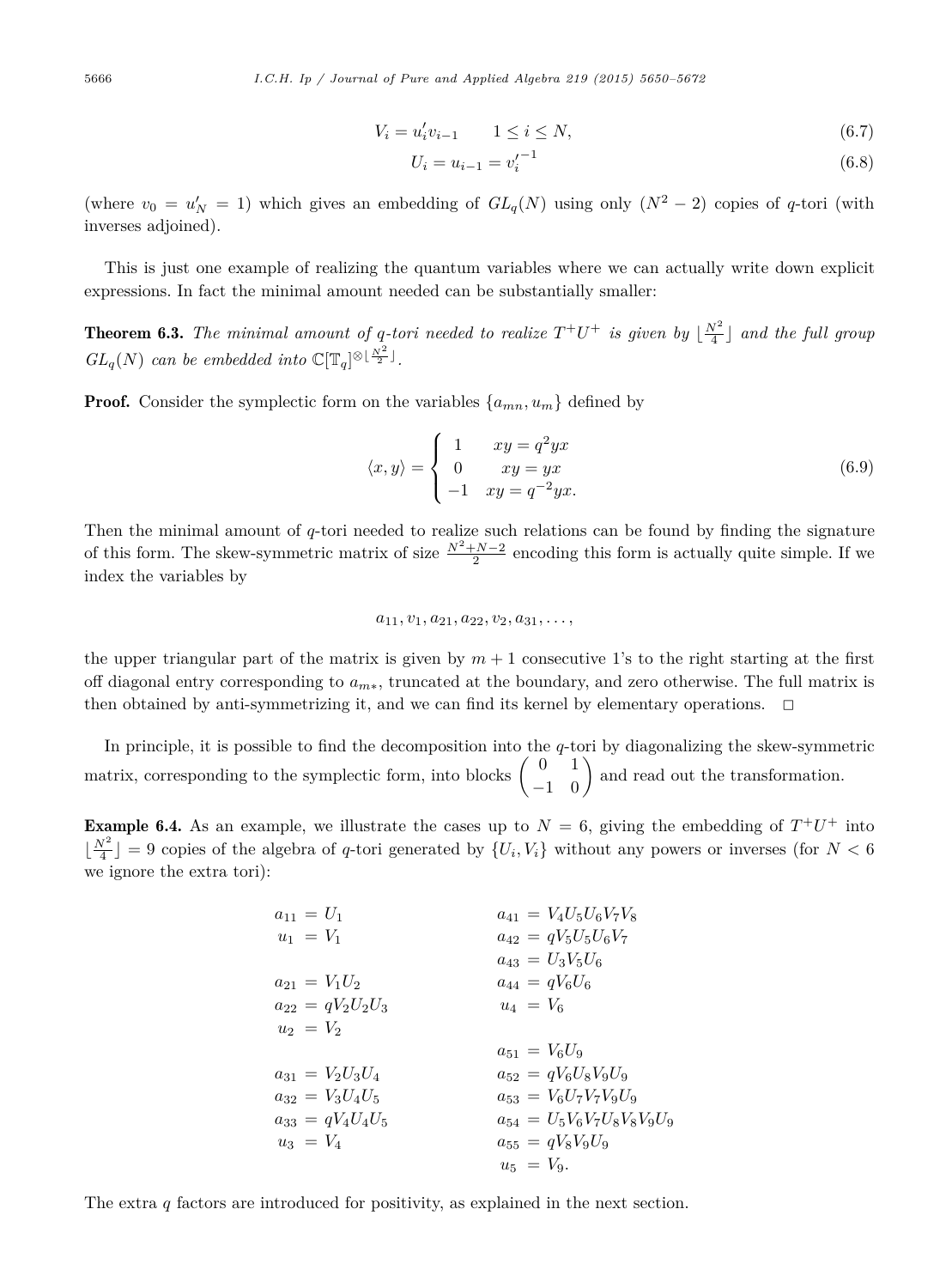<span id="page-17-0"></span>**Conjecture.** It is possible to decompose each  $a_{mn}$  into a product of single  $U_i$  and  $V_i$  with the minimal amount of copies. This means that we have an embedding of  $M_q(N)$  into the polynomial algebra generated by the minimal amount of  $U_i$  and  $V_i$ , where the matrix entries  $z_{ij}$  are expressed only in terms of polynomials of  $U_i$  *and*  $V_i$  *with coefficients of the form*  $+q^n$ *.* 

# 7. Positivity and the modular double

In this section, we turn our attention to the functional analytic aspects of the representation theory. We fix our quantum parameter *q* to be complex number  $q = e^{\pi i b^2}$  with  $0 < b^2 < 1$ ,  $b^2 \in \mathbb{R} \setminus \mathbb{Q}$  so that  $|q| = 1$  is not a root of unity. In this section we introduce the notion of the positive quantum semi-group  $GL_q^+(N,\mathbb{R})$ and Faddeev's notion of the modular double. The basic idea is to represent the generators  $z_{ij}$  in terms of positive essentially self-adjoint operators acting on a certain Hilbert space. Note that these operators are necessarily unbounded.

First we introduce the definition of an integrable representation of the canonical commutation relation defined in [\[23\]:](#page-22-0)

**Definition 7.1.** Let  $X, Y$  be positive essentially self-adjoint operators acting on a Hilbert space  $H$ . The *q*-commutation relation " $uv = q^2vu$ " is defined to be

$$
u^{is}v^{it} = q^{-2st}v^{it}u^{is}
$$
\n
$$
(7.1)
$$

for any  $s, t \in \mathbb{R}$  as relations of bounded operators, where  $u^{is}$  and  $v^{it}$  are unitary operators on H by the use of functional calculus.

A canonical irreducible integrable representation of  $uv = q^2vu$  is given by

$$
u = e^{2\pi bx}, \qquad v = e^{2\pi bp}, \tag{7.2}
$$

where  $p = \frac{1}{2\pi} \frac{\partial}{\partial x}$  acting as unbounded operators on  $L^2(\mathbb{R})$ .

**Remark 7.2.** The unbounded operators *u* and *v* naturally act on a dense subset  $W \subset L^2(\mathbb{R})$  called the "core" which defines the domain of essential self-adjointness:

$$
\mathcal{W} := \{ e^{-\alpha x^2 + \beta x} P(x) | \alpha \in \mathbb{R}_{>0}, \beta \in \mathbb{C}, P(x) = \text{polynomial in } x \} \subset L^2(\mathbb{R}).\tag{7.3}
$$

On the other hand, the idea of the modular double of the Weyl pair  $\{u, v\}$  is introduced by Faddeev in  $[6]$ . It is suggested there that for positive self-adjoint operators  $u, v$  as in  $(7.2)$ , one has to consider also the operators given by

$$
\widetilde{u} := u^{\frac{1}{b^2}}, \qquad \widetilde{v} := v^{\frac{1}{b^2}} \tag{7.4}
$$

so that

$$
\widetilde{u}\widetilde{v} = \widetilde{q}^2 \widetilde{v}\widetilde{u}, \qquad \widetilde{q} = e^{\pi i b^{-2}}, \tag{7.5}
$$

and  $\{u, v\}$  commute with  $\{\tilde{u}, \tilde{v}\}$  in the weak sense (the spectrum do not commute), so that the operators generated by  $\{u, v, \tilde{u}, \tilde{v}\}$  acting on  $L^2(\mathbb{R})$  is algebraically irreducible. This idea is subsequently extended to the modular double of quantum groups [\[7\].](#page-21-0)

The key technical tool in the above contexts is given by the following lemma introduced by Volkov [\[28\],](#page-22-0) and the self-adjointness is analyzed in  $[27]$ , see also  $[3,13]$ :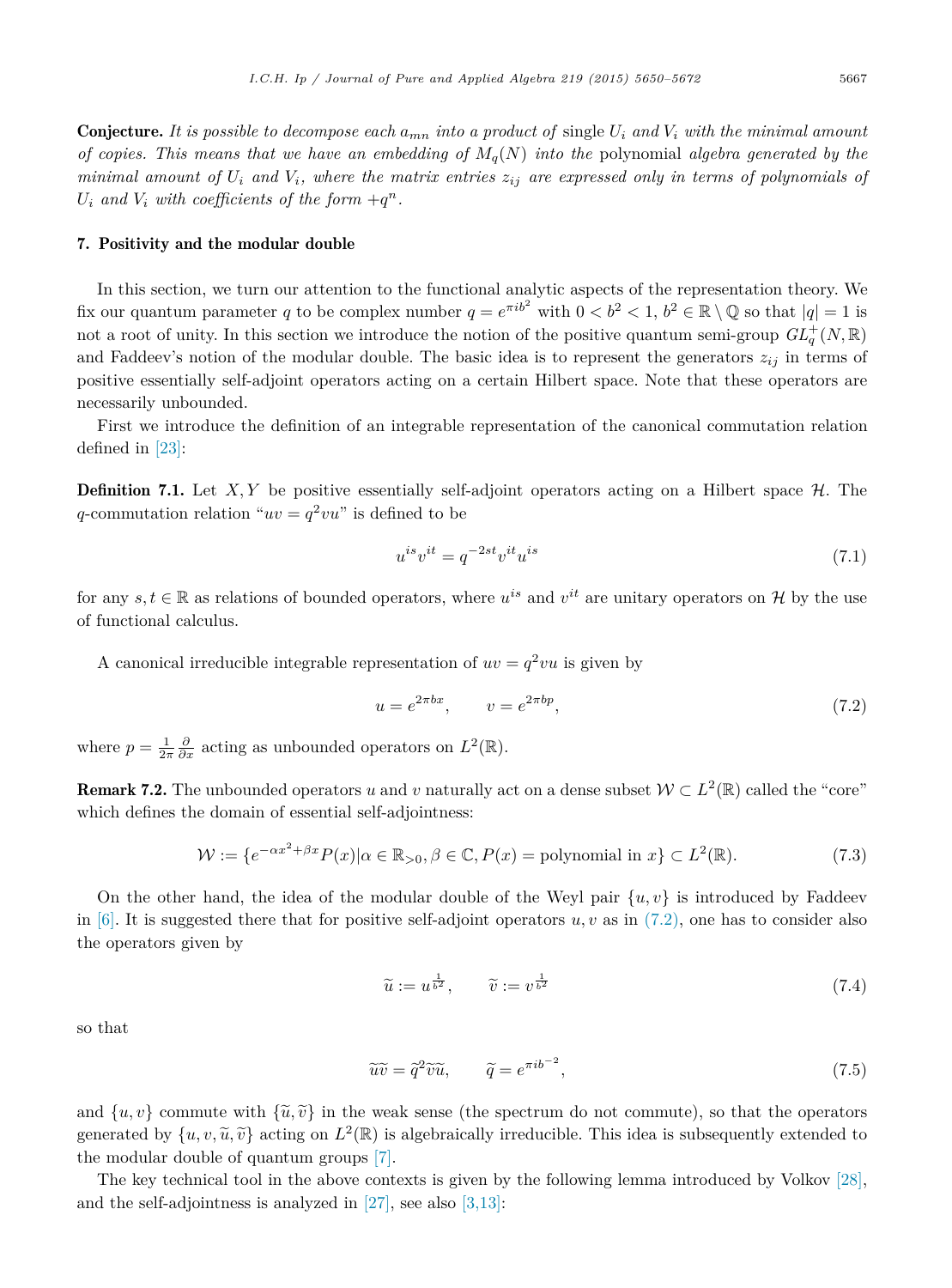<span id="page-18-0"></span>**Lemma 7.3.** If u and v are positive essentially self-adjoint operators such that  $uv = q^2vu$  for  $q = e^{\pi ib^2}$  in *the sense above, then u* + *v is also positive essentially self-adjoint, and we have*

$$
(u+v)^{\frac{1}{b^2}} = u^{\frac{1}{b^2}} + v^{\frac{1}{b^2}},\tag{7.6}
$$

where the transcendental powers  $u^{\frac{1}{b^2}}$  etc. are defined by means of functional calculus of positive self-adjoint *operators.*

Hence by induction, if we have  $u_i u_j = q^2 u_j u_i$  for every  $i < j$ , then the sum

$$
z = \sum_i u_i
$$

*is positive essentially self-adjoint, and we have*

$$
z^{\frac{1}{b^2}} = \sum_i u_i^{\frac{1}{b^2}}.
$$
\n(7.7)

Therefore using the Gauss–Lusztig decomposition of  $GL_q(N)$  defined in [Theorem 5.2,](#page-9-0) we can define

**Definition 7.4.**  $GL_q^+(N, \mathbb{R})$  is the *operator algebra* generated by positive self-adjoint operators  $\{a_{mn}, u_m,$  $v_m, b_{mn}$  so that the *q*-commutation relations are satisfied in the sense of [Definition 7.1](#page-17-0) above. These operators are acting by the Weyl pair  $u = e^{2\pi bx}$ ,  $v = e^{2\pi bp}$  on the Hilbert space  $\mathcal{H} = L^2(\mathbb{R}^{\lfloor \frac{N^2}{2} \rfloor})$  using [Theorem 6.3.](#page-16-0)

Using Lemma 7.3, the notion of  $GL_q^+(N,\mathbb{R})$  as the *q*-analogue of the classical totally positive semi-group is justified:

**Corollary 7.5.** Under the Gauss-Lusztig decomposition, the generators  $z_{ij}$ , as well as the initial minors  $x_{ij}$ *and the quantum determinant det<sup>q</sup> are represented by positive essentially self-adjoint operators.*

**Proof.** The only issue concerns the essential self-adjointness of  $z_{ij}$ . From the expression [\(5.10\),](#page-11-0) we note that

$$
S_{i,t} S_{i,t'} = q^2 S_{i,t'} S_{i,t},
$$

whenever  $S_{i,t'}$  appears later than  $S_{i,t}$  in the sum. Hence using Lemma 7.3, we conclude that each  $z_{i,i+j}$  is positive and essentially self-adjoint.  $\square$ 

Let  $\tilde{q} = e^{\pi i b^{-2}}$  and define  $GL_{\tilde{q}}^{+}(N, \mathbb{R})$  to be the algebra generated by the positive self-adjoint operators  $\{\widetilde{a_{mn}}, \widetilde{u_m}, \widetilde{b_{mn}}\}$  where  $\widetilde{X} := X^{\frac{1}{b^2}}$ . Then the last statement of Lemma 7.3 establishes the transcendental relations between the two parts of the modular double

$$
GL_{q\tilde{q}}^+(N,\mathbb{R}) := GL_q^+(N,\mathbb{R}) \otimes GL_q^+(N,\mathbb{R}).\tag{7.8}
$$

**Theorem 7.6.** The generators  $\tilde{z}_{ij}$  represented by the Gauss–Lusztig decomposition are related to  $z_{ij}$  by

$$
\widetilde{z_{ij}} = z_{ij}^{\frac{1}{b^2}},\tag{7.9}
$$

*which are well-defined as positive essentially self-adjoint operators. Furthermore the co-product is preserved:*

$$
(\Delta z_{ij})^{\frac{1}{b^2}} = \Delta \widetilde{z_{ij}},\tag{7.10}
$$

and  $z_{ij}$  *commutes* (weakly) with  $\widetilde{z_{ij}}$ .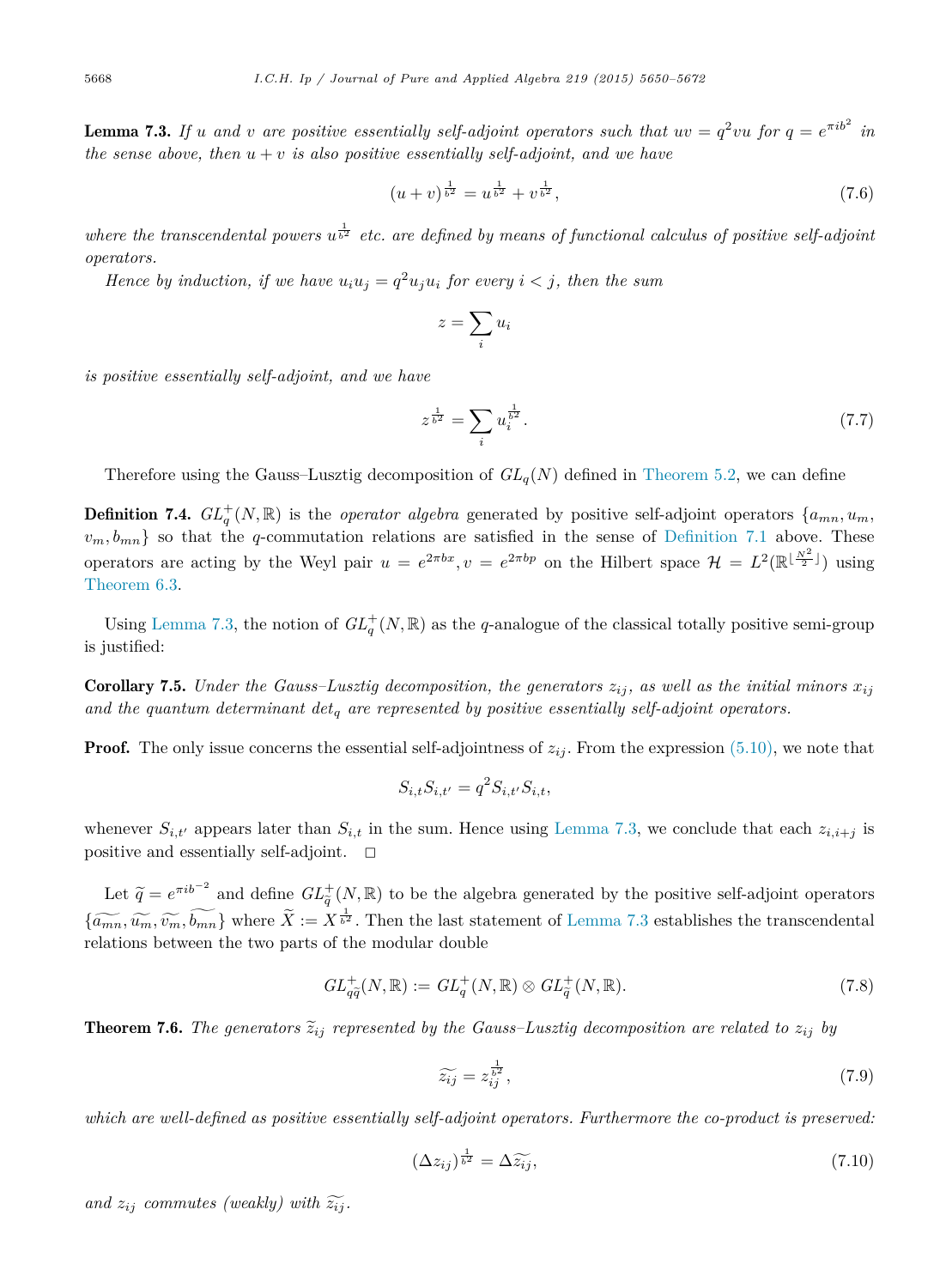<span id="page-19-0"></span>**Proof.** Equation [\(7.9\)](#page-18-0) follows immediately from the proof of [Corollary 7.5.](#page-18-0) The co-product is preserved because

$$
\Delta(z_{ij}) = \sum_{k} z_{ik} \otimes z_{kj}, \qquad (7.11)
$$

and

$$
(z_{ik} \otimes z_{kj})(z_{ik'} \otimes z_{k'j}) = q^2(z_{ik'} \otimes z_{k'j})(z_{ik} \otimes z_{kj})
$$

whenever  $k < k'$ , hence we can apply [Lemma 7.3](#page-18-0) and induction to obtain

$$
\Delta(z_{ij})^{\frac{1}{b^2}} = \sum_k z_{ik}^{\frac{1}{b^2}} \otimes z_{kj}^{\frac{1}{b^2}} = \Delta(\widetilde{z_{ij}}).
$$

Since  $\{u, v\}$  commute weakly with  $\{\tilde{u}, \tilde{v}\}$ , the last statement follows by the Gauss–Lusztig decomposition tion.  $\Box$ 

# 8.  $GL_{q\widetilde{q}}^{+}(N,\mathbb{R})$  in the  $L^{2}$  setting

In the final section we generalize the approach from [\[13\]](#page-21-0) to higher rank, where the  $L^2$ -space for  $GL_{q\bar{q}}^+(2,\mathbb{R})$ is introduced. The  $L^2$ -norm comes from the classical counterpart of the Haar measure.

In classical Lie group theory for  $GL(2,\mathbb{R})$ , under the decomposition given by  $(2.16)$ , the left invariant measure called the Haar measure restricted onto the totally positive part  $GL^+(2,\mathbb{R})$  is given by

$$
dg = \frac{du_1}{u_1} dv_1 \frac{dv_2}{v_2} du_2.
$$
\n(8.1)

Following [\[13\],](#page-21-0) we redefine the variables via Mellin transform which maps functions on half line  $L^2(\mathbb{R}_{>0})$  to functions on the real line  $L^2(\mathbb{R})$  with certain measures. When  $L^2(\mathbb{R}_{>0})$  has dx as the measure, the Mellin transform gives

$$
||f(x)||_{dx}^{2} = \left\| \int_{\mathbb{R}+i0} f(s)x^{is}ds \right\|^{2} = \int_{\mathbb{R}} |f(s+\frac{i}{2})|^{2}ds.
$$
 (8.2)

Similarly, when the measure of  $L^2(\mathbb{R}_{>0})$  is given by  $\frac{dy}{y}$ , the Mellin transformed measure remains unchanged:

$$
||f(y)||_{\frac{dy}{y}}^{2} = \left\| \int_{\mathbb{R}} f(s)y^{is}ds \right\|^{2} = \int_{\mathbb{R}} |f(s)|^{2}ds.
$$
 (8.3)

It is shown in [\[13\]](#page-21-0) that in the quantum setting, using a certain GNS representation of  $GL_{\tilde{a}}^+(2,\mathbb{R})$  in the *C*<sup>∗</sup>-algebraic setting, there exists a Haar weight which induces an  $L^2$ -norm on entire functions with 4 *classical* coordinates  $f(u_1, v_1, u_2, v_2)$ , where the right hand side of  $(8.2)$  is replaced by

$$
\int_{\mathbb{R}} \left| f(s + \frac{iQ}{2}) \right|^2 ds \tag{8.4}
$$

with  $Q = b + b^{-1}$ , while the right hand side of (8.3) remains unchanged.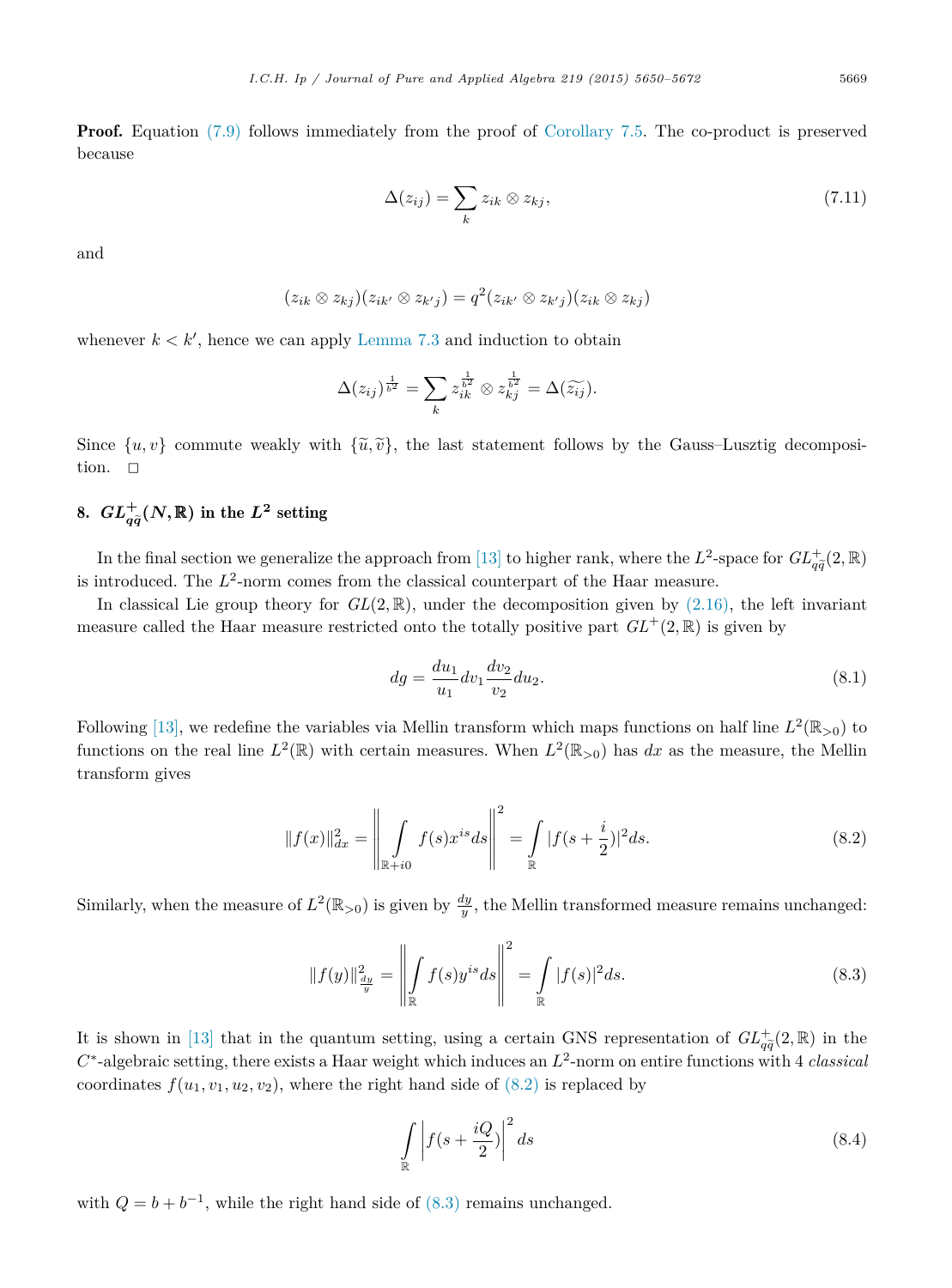For higher rank, we notice that the Haar measure for the usual totally positive parametrization

$$
U_{>0}^{-}(b_{ij})T_{>0}(u_i)U_{>0}^{+}(a_{ij})
$$
\n(8.5)

is given by

$$
\prod_{k=1}^{N} \frac{du_k}{u_k} \prod_{1 \le j \le i \le N-1} (a_{ij}b_{ij})^{N-1-i} da_{ij} db_{ij}.
$$
\n(8.6)

This is obtained by calculating the Jacobian of the change of variables [\(5.10\)](#page-11-0) with coordinates of the usual Gauss decomposition, and using the fact that the Haar measure induces a multiplicative measure on the diagonal matrices, and the standard  $L^2$  measure on the upper/lower triangular unipotent matrices.

Now let us introduce a change of variables for our cluster variables:

$$
X_{ij} := \begin{cases} x_{ii}x_{i-1,i-1}^{-1} & i = j \\ x_{ij}x_{ii}^{-1} & i < j \\ x_{ij}x_{jj}^{-1} & i > j, \end{cases} \tag{8.7}
$$

i.e. we use only *u<sup>i</sup>* from the diagonal matrices, and the cluster variables of the upper/lower triangular unipotent matrices in terms of products of *a*'s or *b*'s only. Then we have

**Proposition 8.1.** *The (classical) Haar measure on*  $GL^+(N, \mathbb{R})$  *is given by:* 

$$
\left(\prod_{i,j=1}^{N-1} \frac{dX_{ij}}{X_{ij}}\right) \left(\prod_{k=1}^{N-1} dX_{N,k} dX_{k,N}\right) \frac{dX_{NN}}{X_{NN}}.\tag{8.8}
$$

Hence following the idea in the case of  $GL_{q\tilde{q}}^+(2,\mathbb{R})$  we can define  $C_\infty(GL_{q\tilde{q}}^+(N,\mathbb{R}))$  and  $L^2(GL_{q\tilde{q}}^+(N,\mathbb{R}))$ as follows:

**Definition 8.2.** The  $C^*$ -algebra  $C_\infty(GL_{q\tilde{q}}^+(N,\mathbb{R}))$  is the norm closure of operators of the form:

$$
F := \int_{\mathbb{R}^{N^2}} f(s_{11}, \dots, s_{NN}) \prod_{m,n=1}^N (X_{mn})^{ib^{-1} s_{mn}} \prod_{m,n=1}^N ds_{mn},
$$
\n(8.9)

where  $f(s_{11}, \ldots, s_{NN})$  are smooth analytic rapidly decreasing functions in each variable  $s_{ij} \in \mathbb{R}$ , each  $X_{mn}^{ib^{-1}s_{mn}}$  is realized as a unitary operator defined by the formula in [Theorem 6.3,](#page-16-0) and the  $C^*$ -norm is defined as the operator norm. Furthermore, the *C*∗-algebra corresponding to difference choices of realization of *Xmn* are isomorphic.

**Remark 8.3.** It will be interesting to put  $C_{\infty}(GL_{q\tilde{q}}^{+}(N,\mathbb{R}))$  in the context of locally compact quantum group,<br>for example in the conce of [20]. Although it is lineum in the cose when  $N = 2$  [12], in general it for example in the sense of  $[20]$ . Although it is known in the case when  $N = 2$  [\[13\],](#page-21-0) in general it is not clear how the co-product  $\Delta$  defined on  $z_{ij}$  translates to the generators  $X_{mn}$ , hence the main difficulty will be to show the density conditions involving  $\Delta$ .

For the sake of harmonic analysis, we can also define an  $L^2$ -space where it does not depend on the choice of embedding of  $GL_q^+(N, \mathbb{R})$  at all.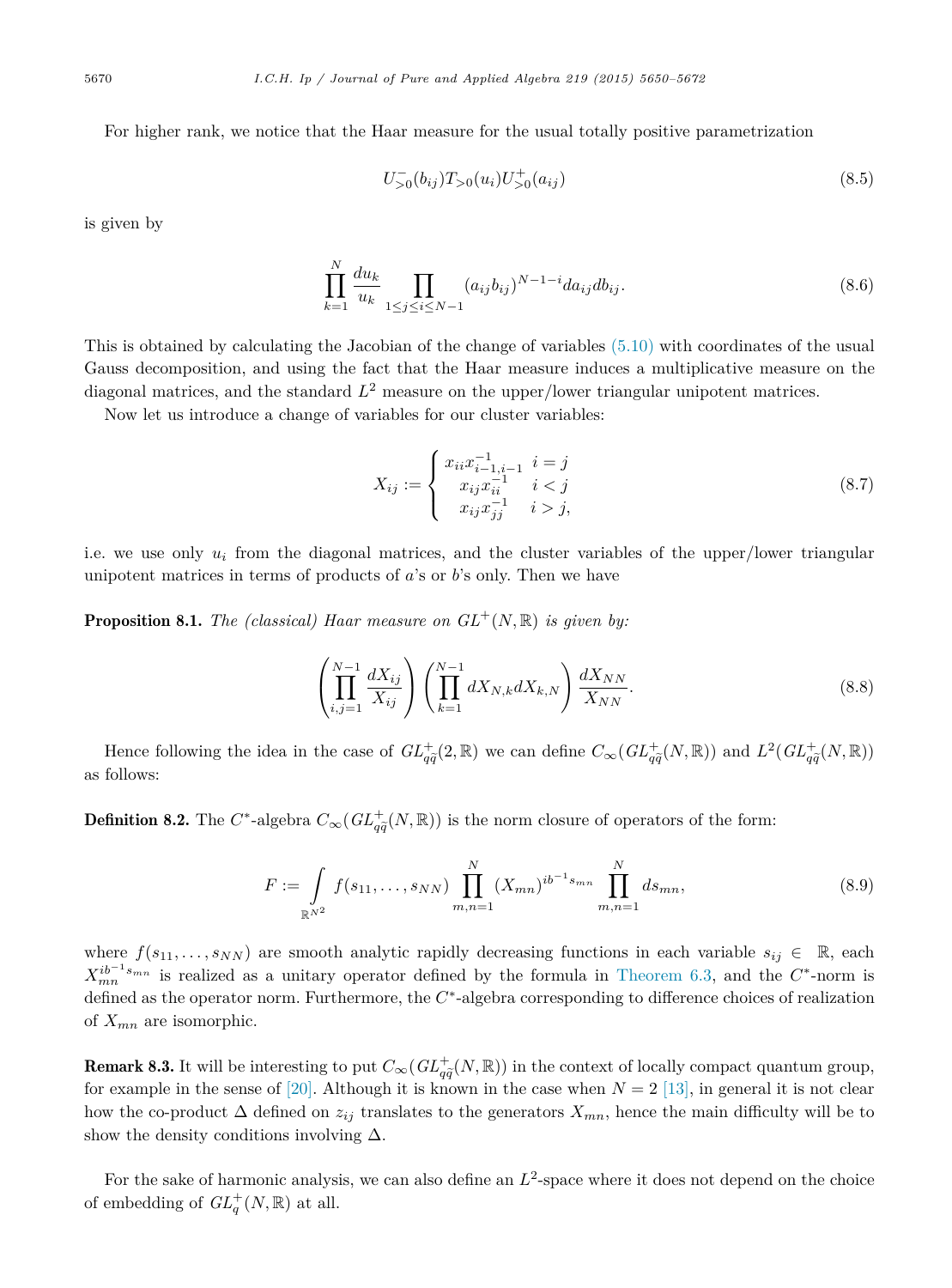<span id="page-21-0"></span>**Definition 8.4.** We define  $L^2(GL_{q\tilde{q}}^+(N,\mathbb{R})) \simeq L^2(\mathbb{R}^{N^2})$  by giving an  $L^2$ -norm for the (rapidly decreasing entire) functions  $F$ . entire) functions *F*:

$$
||F||^2 := \int_{\mathbb{R}^{N^2}} \left| f(s_{ij} + (\delta_{i,N} - \delta_{j,N})^2 \frac{iQ}{2}) \right|^2 \prod_{i,j=1}^N ds_{ij}, \tag{8.10}
$$

and taking the  $L^2$ -completion.

A natural class of representations for split real quantum groups  $U_{q\tilde{q}}(\mathfrak{g}_{\mathbb{R}})$  for arbitrary type simple Lie algebra g, called the positive principal series representations, generalizing the  $\mathfrak{sl}(2,\mathbb{R})$  case is introduced in [11] and constructed in [14,15]. It is conjectured in [\[25\]](#page-22-0) and shown in [13] that the left and right regular representations of  $U_{q\bar{q}}(\mathfrak{gl}(2,\mathbb{R}))$  acting on  $L^2(GL_{q\bar{q}}^+(2,\mathbb{R}))$  naturally decompose as a direct integral of tensor product of the positive representations  $P_{\lambda,s}$ :

$$
L^2(GL_{q\tilde{q}}^+(2,\mathbb{R})) \simeq \int\limits_{\mathbb{R}}^{\oplus} \int\limits_{\mathbb{R}_+}^{\oplus} \mathcal{P}_{\lambda,s} \otimes \mathcal{P}_{\lambda,-s} d\mu(\lambda) ds \tag{8.11}
$$

where  $\mu(\lambda)$  is expressed in terms of the *quantum dilogarithm*. Hence analogous to the harmonic analysis of  $L^2(GL_{q\bar{q}}^+(2,\mathbb{R}))$ , it is natural to ask the following question:

**Conjecture.** Do the left and right regular representations of  $U_{q\tilde{q}}(\mathfrak{gl}(N,\mathbb{R}))$  on the  $L^2(GL_{q\tilde{q}}^+(N,\mathbb{R}))$  space de $q\widetilde{q}$ <br> $q\widetilde{q}$ compose as a direct integral of tensor product of the positive principal series representations of  $U_{q\tilde{q}}(\mathfrak{gl}(N,\mathbb{R}))$ ?  $Furthermore, can analogous statements be defined for  $U_{q\tilde{q}}(\mathfrak{g}_{\mathbb{R}})$  for arbitrary type simple Lie algebra  $\mathfrak{g}_{q}^{q}(\mathfrak{g}_{\mathbb{R}})$$ 

# Acknowledgements

This work was supported by World Premier International Research Center Initiative (WPI Initiative), MEXT, Japan. I would like to thank my advisor Igor Frenkel for valuable comments and suggestions to this work. I would also like to thank Alexander Goncharov for pointing out [Remark 5.4](#page-10-0) in relation to the cluster  $\mathcal{X}$ -varieties.

# References

- [1] A. Berenstein, S. Fomin, A. Zelevinsky, [Parametrization of](http://refhub.elsevier.com/S0022-4049(15)00153-X/bib42465As1) canonical bases and totally positive matrices, Adv. Math. 122 (1996) [49–149.](http://refhub.elsevier.com/S0022-4049(15)00153-X/bib42465As1)
- [2] A. [Berenstein,](http://refhub.elsevier.com/S0022-4049(15)00153-X/bib425As1) A. Zelevinsky, Quantum cluster algebras, Adv. Math. 195 (2005) 405–455.
- [3] A.G. Bytsko, J. Teschner, R-operator, co-product and [Haar-measure](http://refhub.elsevier.com/S0022-4049(15)00153-X/bib4254s1) for the modular double of  $U_q(\mathfrak{sl}(2,\mathbb{R}))$ , Commun. Math. Phys. 240 (2003) [171–196.](http://refhub.elsevier.com/S0022-4049(15)00153-X/bib4254s1)
- [4] V. Chari, A. Pressley, A Guide to Quantum Group, [Cambridge](http://refhub.elsevier.com/S0022-4049(15)00153-X/bib4350s1) University Press, 1995.
- [5] E.V. Damaskinsky, P.P. Kulish, M.A. Sokolov, Gauss [decomposition](http://refhub.elsevier.com/S0022-4049(15)00153-X/bib444B53s1) for quantum groups and supergroups, arXiv:q-alg/ [9505001v1,](http://refhub.elsevier.com/S0022-4049(15)00153-X/bib444B53s1) 1995.
- [6] L.D. Faddeev, Discrete [Heisenberg–Weyl](http://refhub.elsevier.com/S0022-4049(15)00153-X/bib466131s1) group and modular group, Lett. Math. Phys. 34 (1995) 249–254.
- [7] L.D. Faddeev, Modular double of quantum group, [arXiv:math/9912078v1](http://refhub.elsevier.com/S0022-4049(15)00153-X/bib466132s1) [math.QA], 1999.
- [8] V.A. Fateev, A.V. Litvinov, [Correlation](http://refhub.elsevier.com/S0022-4049(15)00153-X/bib464Cs1) functions in conformal Toda field theory I, J. High Energy Phys. 11 (2007) 002.
- [9] V.V. Fock, A.B. Goncharov, Cluster X-varieties, [amalgamation,](http://refhub.elsevier.com/S0022-4049(15)00153-X/bib464731s1) and Poisson–Lie groups, Prog. Math. 253 (2006) 27–68.
- [10] V.V. Fock, A.B. Goncharov, The quantum dilogarithm and [representations](http://refhub.elsevier.com/S0022-4049(15)00153-X/bib464732s1) of quantized cluster varieties, Invent. Math. 175 (2) (2007) [223–286.](http://refhub.elsevier.com/S0022-4049(15)00153-X/bib464732s1)
- [11] I.B. Frenkel, I. Ip, Positive [representation](http://refhub.elsevier.com/S0022-4049(15)00153-X/bib4649s1) of split real quantum groups and future perspectives, Int. Math. Res. Not. 2014 (8) (2014) [2126–2164.](http://refhub.elsevier.com/S0022-4049(15)00153-X/bib4649s1)
- [12] I.B. Frenkel, M. Jardim, Quantum [instantons](http://refhub.elsevier.com/S0022-4049(15)00153-X/bib464As1) with classical moduli spaces, Commun. Math. Phys. 237 (3) (2003) 471–505.
- [13] I. Ip, [Representation](http://refhub.elsevier.com/S0022-4049(15)00153-X/bib4970s1) of the [q](http://refhub.elsevier.com/S0022-4049(15)00153-X/bib4970s1)uantum plane, its quantum double and harmonic analysis on  $GL_q^+(2,\mathbb{R})$ , Sel. [Math.](http://refhub.elsevier.com/S0022-4049(15)00153-X/bib4970s1) New Ser. 19 (4) (2013) [987–1082.](http://refhub.elsevier.com/S0022-4049(15)00153-X/bib4970s1)
- [14] I. Ip, Positive representations of split real simply-laced quantum groups, [arXiv:1203.2018,](http://refhub.elsevier.com/S0022-4049(15)00153-X/bib497032s1) 2012.